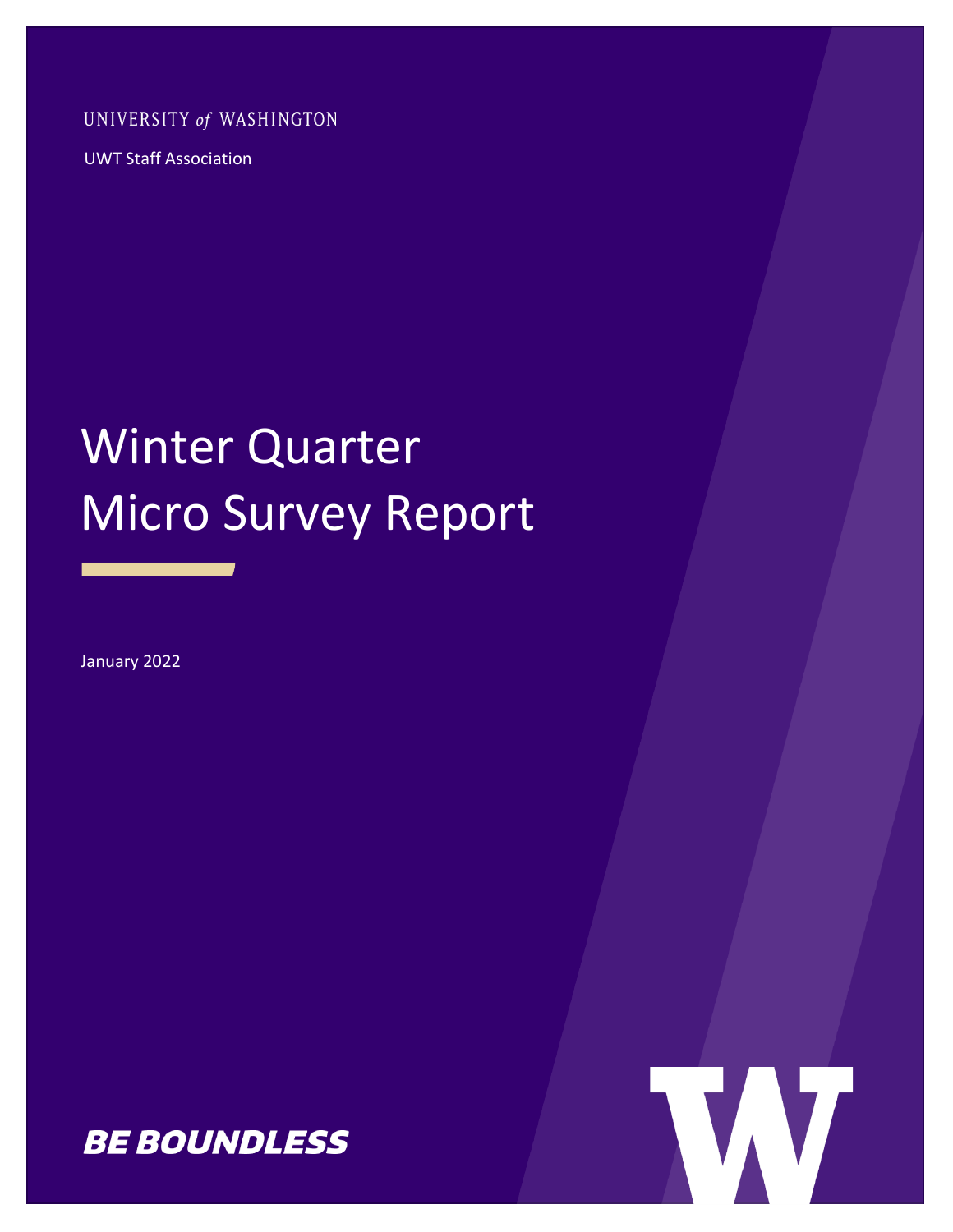# **TABLE OF CONTENTS**

## Section One

**Contract Contract Contract** 

#### Briefing

Introduction Purpose

#### Process

Methodology Survey Results Key Findings

#### Action

Recommendations Conclusion

#### Section Two

Appendices Appendix A

Appendix B Appendix C Appendix D Appendix E Appendix F Appendix G Appendix H

UNIVERSITY of WASHINGTON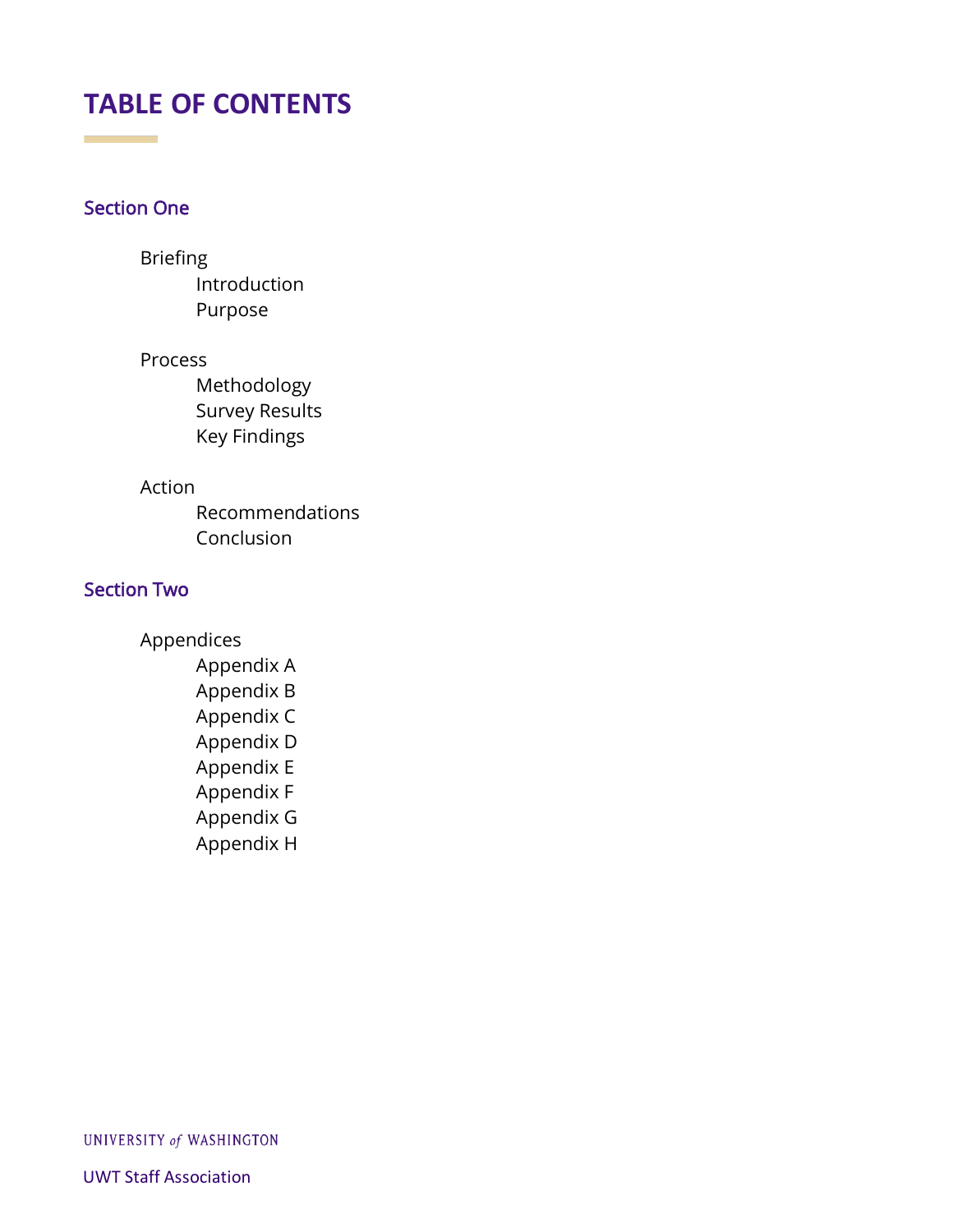# **Section One**

#### **Briefing**

Introduction In September of 2021, the UW Tacoma Staff Association distributed a survey to campus staff that sought their feedback on a range of issues, including a return to inperson work, whether they felt safe on campus and their overall job satisfaction. These [results](https://documentcloud.adobe.com/link/track?uri=urn:aaid:scds:US:055eecdb-ec04-4a9f-8cf4-85cf602b45f0) were published and subsequently shared with campus leadership and our campus community on September 29, 2021. Since then—while University leadership has hosted multiple town hall meetings and has sent several emails to the UW community over time—there has been no direct feedback solicitation from staff.

Purpose Given the current increase in the number of positive COVID-19 cases due to the Omicron variant both on campus and in the region (see [Department of Health](https://www.doh.wa.gov/Emergencies/COVID19/DataDashboard)  [epidemiologic curve;](https://www.doh.wa.gov/Emergencies/COVID19/DataDashboard) see also the University of Washington [Virology COVID-19](https://www.doh.wa.gov/Emergencies/COVID19/DataDashboard)  [Dashboard\)](https://www.doh.wa.gov/Emergencies/COVID19/DataDashboard), the UW Tacoma Staff Association wanted to follow up and see how staff were doing mentally, emotionally, and physically. Additionally, the UW Tacoma Staff Association wanted to assess the impact of a quarter of being back on campus and the ramifications of the Omicron variant.

#### **Process**

Methodology We received a total of 171 responses from when the survey opened on Wednesday, January 5, 2022, to when it closed on Monday, January 10, 2022. The Executive Board pushed the survey out through the staff email distribution list and the Staff Association Microsoft Teams' Channel. The survey was conducted using Qualtrics.

The survey consisted of five questions: two multiple-choice questions and three short answer questions. The survey was anonymous, and questions were optional. This helps explain why the number of responses to individual questions varies. The survey was conducted this way to encourage staff to answer questions according to their level of comfort.

Survey Results Question one asked respondents if they were concerned about contracting COVID-19 while at work. A total of 165 people responded to this question. Of those, 13%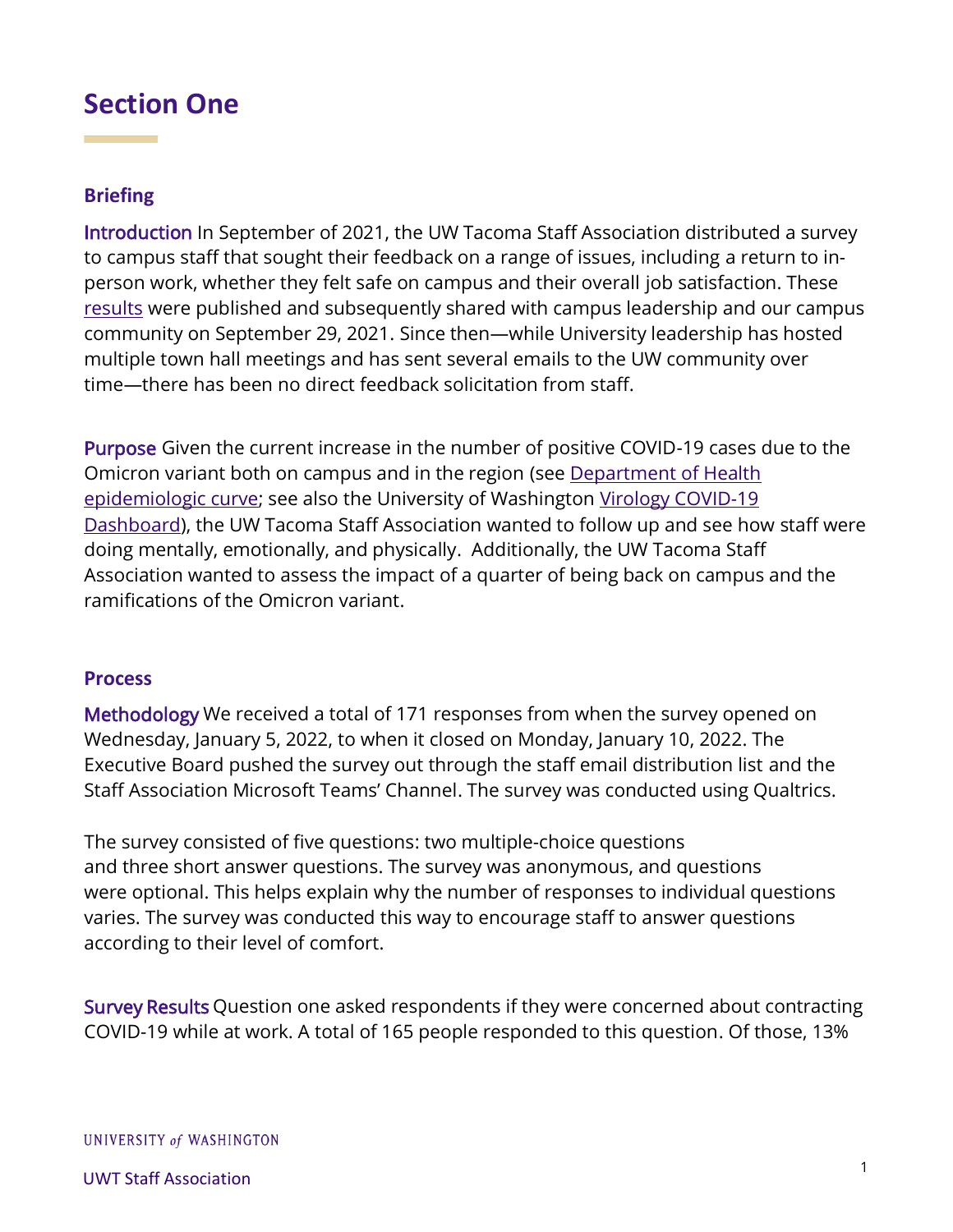said they were not concerned about contracting COVID-19 while at work, while 39% said they were concerned and 48% said they were very concerned.

A follow-up question was asked of those who said they were "concerned" or "very concerned" about contracting COVID-19 while on campus. The responses typically involved some level of worry about getting infected while at work and subsequently infecting their young children still ineligible for vaccination or infecting an immunosuppressed person who lives with them. Several respondents also questioned safety protocols on campus, specifically around masks and whether people are wearing them.

Question two asked respondents to describe their level of concern about contracting COVID-19 while at work. The question also asked respondents in what capacity—inperson, hybrid, fully remote—they could best serve students. We received a total of 138 responses to this question.

- 9% of respondents said they could best serve students in-person and were concerned about contracting COVID-19 while at work.
- 6% of respondents said they could best serve students in-person and were not concerned about contracting COVID-19 while at work.
- 42% of respondents said they could best serve students while working a hybrid schedule and were concerned about contracting COVID-19 while at work.
- 9% of respondents said they could best serve students while working a hybrid schedule and were not concerned about contracting COVID-19 while at work.
- 32% of respondents said they could best serve students while working a fully remote schedule and were concerned about contracting COVID-19 while at work.
- 2% of respondents said they could best serve students while working a fully remote schedule and were not concerned about contracting COVID-19 while at work.

Question 3 asked staff how they are holding up mentally, emotionally, and physically as we enter year three of the pandemic. Their responses paint a picture of a tired, anxious, depressed, and worn-out workforce. Morale seems to be low and multiple respondents expressed concern about their mental and emotional well-being.

Question 4 asked staff how the pandemic has impacted their lives outside of work. Staff reported issues finding childcare or having to balance an ever-shifting school schedule for their children. In some instances, staff reported stress around a partner losing their job. Several respondents noted they have friends or family who have gotten sick with COVID-19, some of whom died.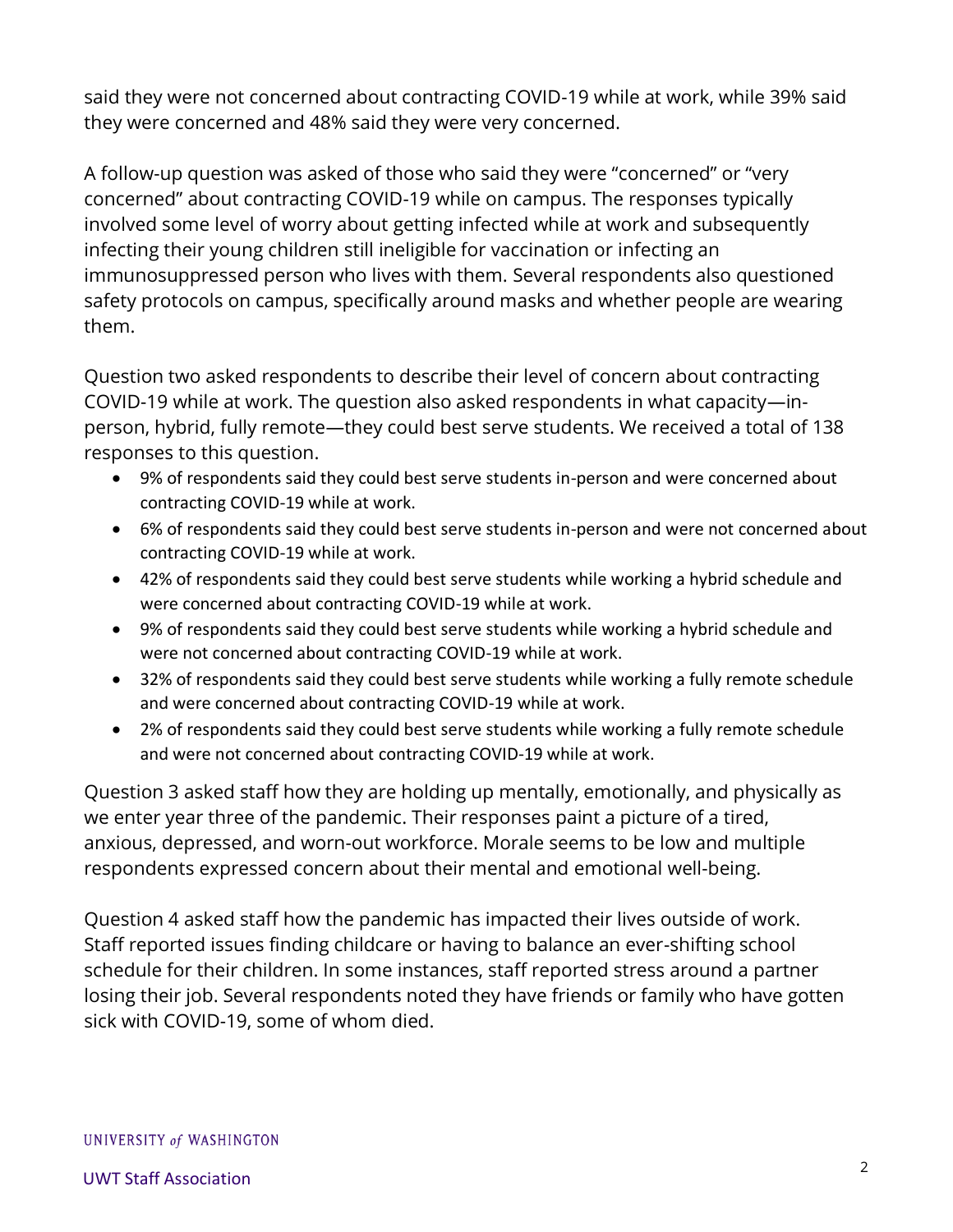The Staff Association understands this is a challenging situation for all involved. The work of guiding a university through this constantly changing crisis is difficult and we recognize that many in leadership positions at the university may very well be struggling with some of the issues we have outlined. Nevertheless, there is a disconnect between those making the decisions and those who are impacted by the decisions.

Key Findings A majority of respondents are concerned about contracting COVID-19 while at work. Of those who responded to the survey, most feel they can best serve students while either working a hybrid schedule or working a fully remote schedule. There appears to be a widespread feeling among staff that the university prioritizes the health of students and faculty over staff. We cannot say for certain how widespread this feeling is, but it was mentioned frequently in respondents' comments (see appendices). There were several consistent themes in the written responses. Respondents indicated they were experiencing challenges with childcare including long waitlists, closures due to COVID-19 outbreaks, and not being able to find childcare that can accommodate their work schedules. Some respondents indicated they were concerned about money due to a partner who lost their job. We also heard from respondents that they were worried about contracting COVID-19 and subsequently infecting their young children still ineligible for vaccination or infecting an immunosuppressed person who lives with them. Concerns about masking policy and a perceived lack of enforcement also came up repeatedly. The most common refrain we heard from respondents was a deterioration in their physical, mental, and emotional health. Respondents indicated they were anxious, depressed, lonely and burned out. A few indicated they were considering leaving UW Tacoma to find work elsewhere.

#### **Action**

Recommendations The Staff Association feels that autonomy, or lack thereof, is at the core of the issues facing our campus. We understand we are one of three campuses, but nevertheless question if UW Seattle understands the unique needs of our campus, which is urban-serving and commuter-based. The decisions being made about the students, faculty and staff at UW Tacoma are being made by the administration up north. We strongly feel that UW Tacoma should have more say when it comes to making decisions about the health and safety of this campus. These decisions may work for Seattle, but they don't work for our campus. We feel this lack of autonomy fuels the perception that UW Tacoma administration cares more for the well-being of students and faculty than it does for the well-being of staff. UW Tacoma is built on relationships. This individual connection leads to more informed decisions on sensitive issues like working remotely.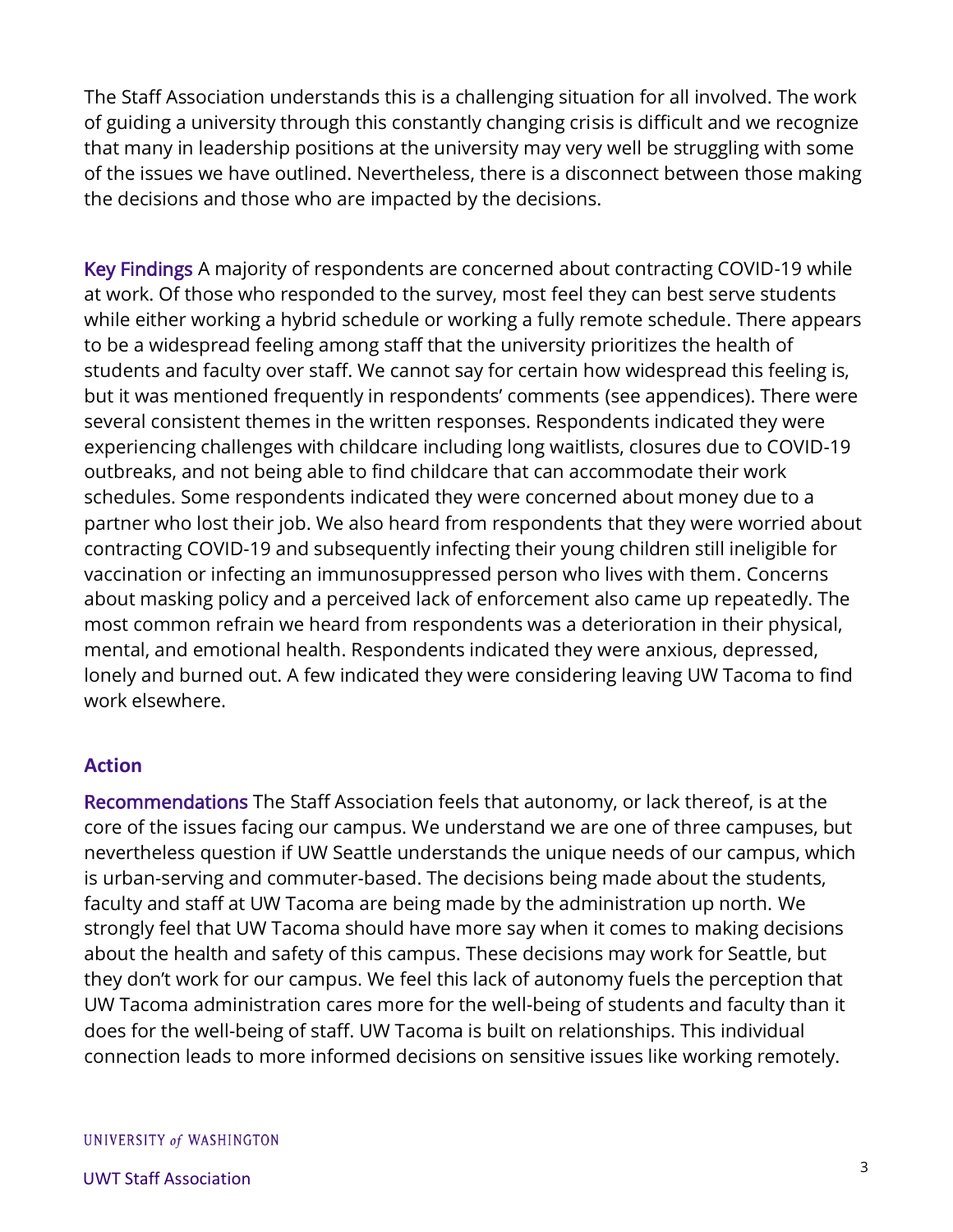We cannot expect an outside entity like UW Seattle to make informed decisions about our campus community. This inability to personalize our approach to this crisis hurts morale and undermines our mission as an urban-serving university.

With this in mind, the Staff Association believes UW Tacoma should continue with either remote or hybrid learning and work until the Omicron wave subsides. Any decisions about future operations should include staff from different units and various levels of seniority. The experience and insight of a dean may be quite different than that of someone in a position with less authority. It is important to get as much feedback as possible before reaching a conclusion that impacts so many. When a decision has been made it is important to convey the message to the campus community sooner rather than later. The last announcement from President Cauce came at the last minute and upended peoples' lives. We need to take steps to prevent this from happening again.

Finally, the Staff Association calls on campus leadership to clarify hybrid work agreements. There appears to be confusion about these agreements (mentioned by survey respondents as well as in conversation with staff over Teams and in listening sessions), including who is responsible for creating them, who is responsible for approving them as well as where staff can turn to if they have issues in their units about getting their agreements approved. These are important documents and staff need to be given correct information. Failure to do so risks further complicating the lives of staff, many of whom are already juggling too much.

Conclusion We received hundreds of comments from respondents. The main takeaway is clear: staff at UW Tacoma are hurting. Many respondents reported feeling that the university does not value them or their experiences. Several noted that staff are expected to be on campus even though most classes are not being offered in-person at this time.

The insistence on an in-person experience for students does not match the current reality. The number of positive COVID-19 cases has skyrocketed both nationally and locally. Hospitalizations are on the rise. Omicron may be milder, but the impact of this disease on any one individual is unpredictable. As an institution of higher learning, we should be in the business of protecting our community and doing our part to slow the spread of this disease. We can do this by continuing with remote learning. Returning to inperson learning and work should not happen until the Omicron wave subsides. Also, a return timeline should be communicated well ahead of time and should include staff input.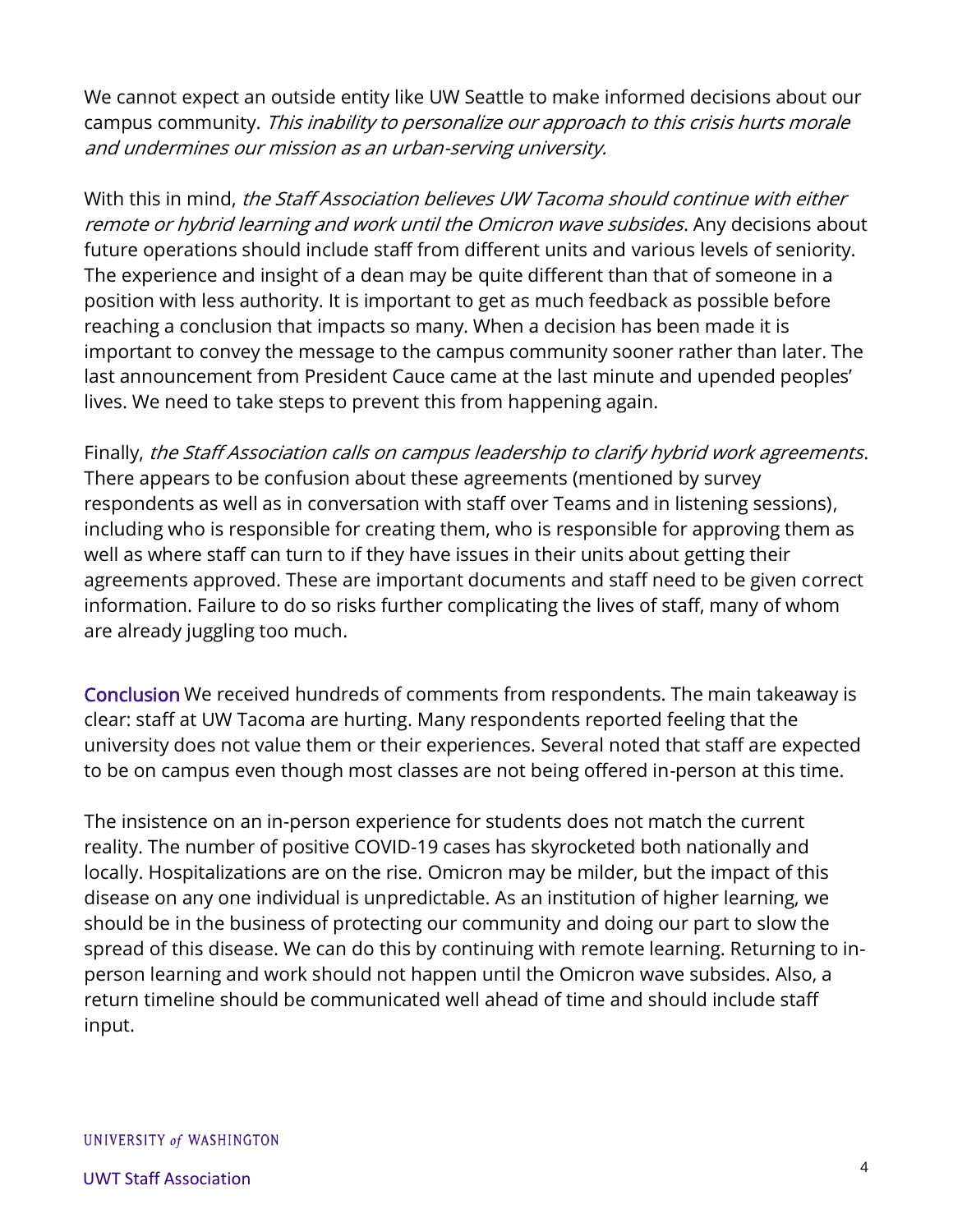Protecting each other also means encouraging and allowing staff the flexibility to work remotely as much as they deem necessary. To do otherwise is to ignore the lived realities and hardships of staff that are likely to come as individual schools and childcare centers close in response to outbreaks. The university needs to understand that each staff member (indeed each student and faculty member) has their own understanding of risk and what is acceptable.

Insisting that staff be in-person during this wave also threatens the physical, mental, and emotional health of all those who told us they were struggling. It will further exacerbate the perception that the well-being of staff is not held to the same standard as the health of students and faculty.

Finally, the Staff Association wants leadership to know that all staff are committed to helping students succeed and achieve their dreams. The situation these past few years has impacted our students and their ability to learn. We understand this, but we are also cognizant of the fact that a part of our job is to keep students safe. Right now, that means limiting the frequency and quantity of in-person interactions.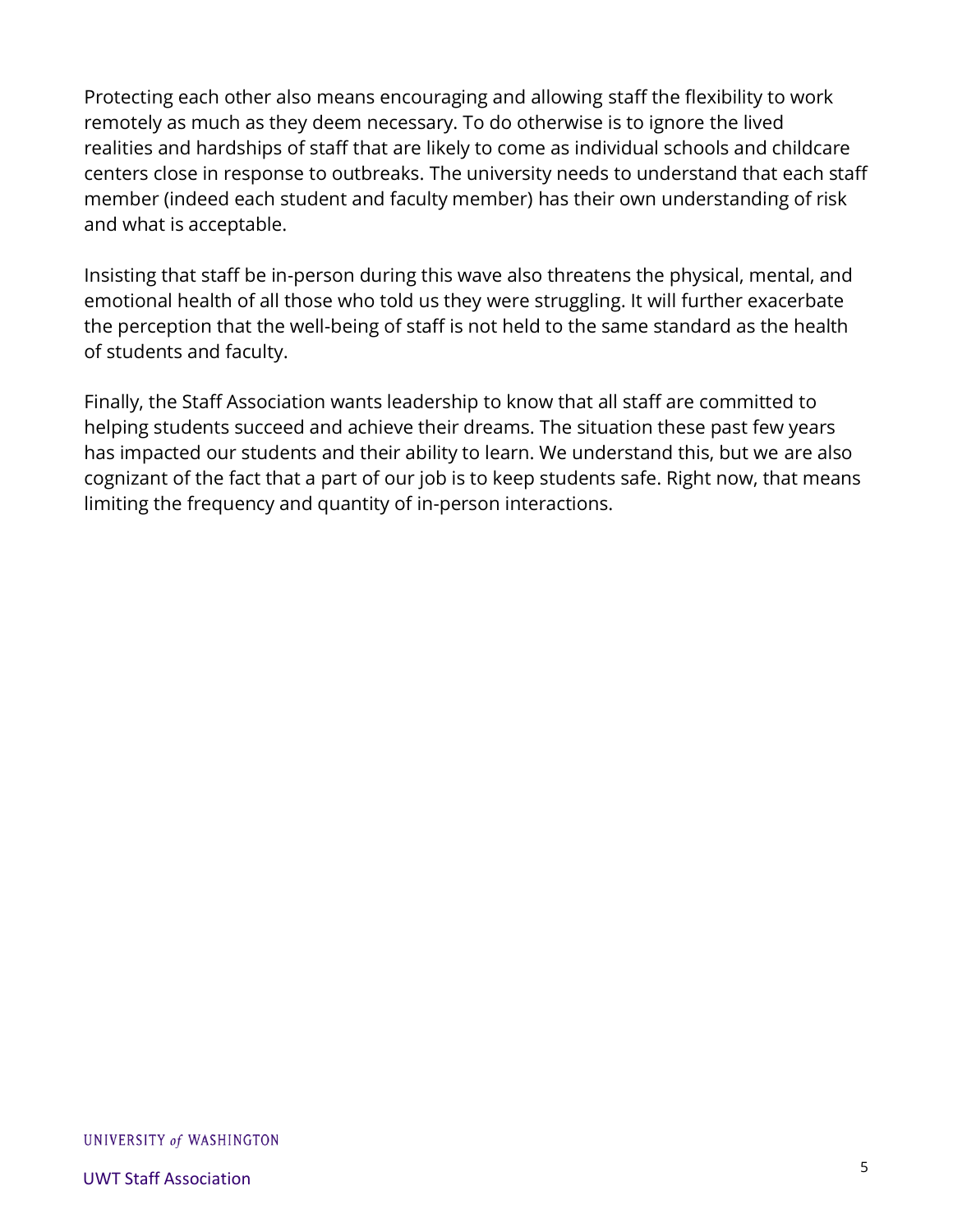# **Section Two**

### **Appendices**

# Appendix A: Question 1

How concerned are you about contracting COVID at work?



#### **Takeaways**

An overwhelming number of staff – 87% of staff who responded - are concerned about contracting COVID at work.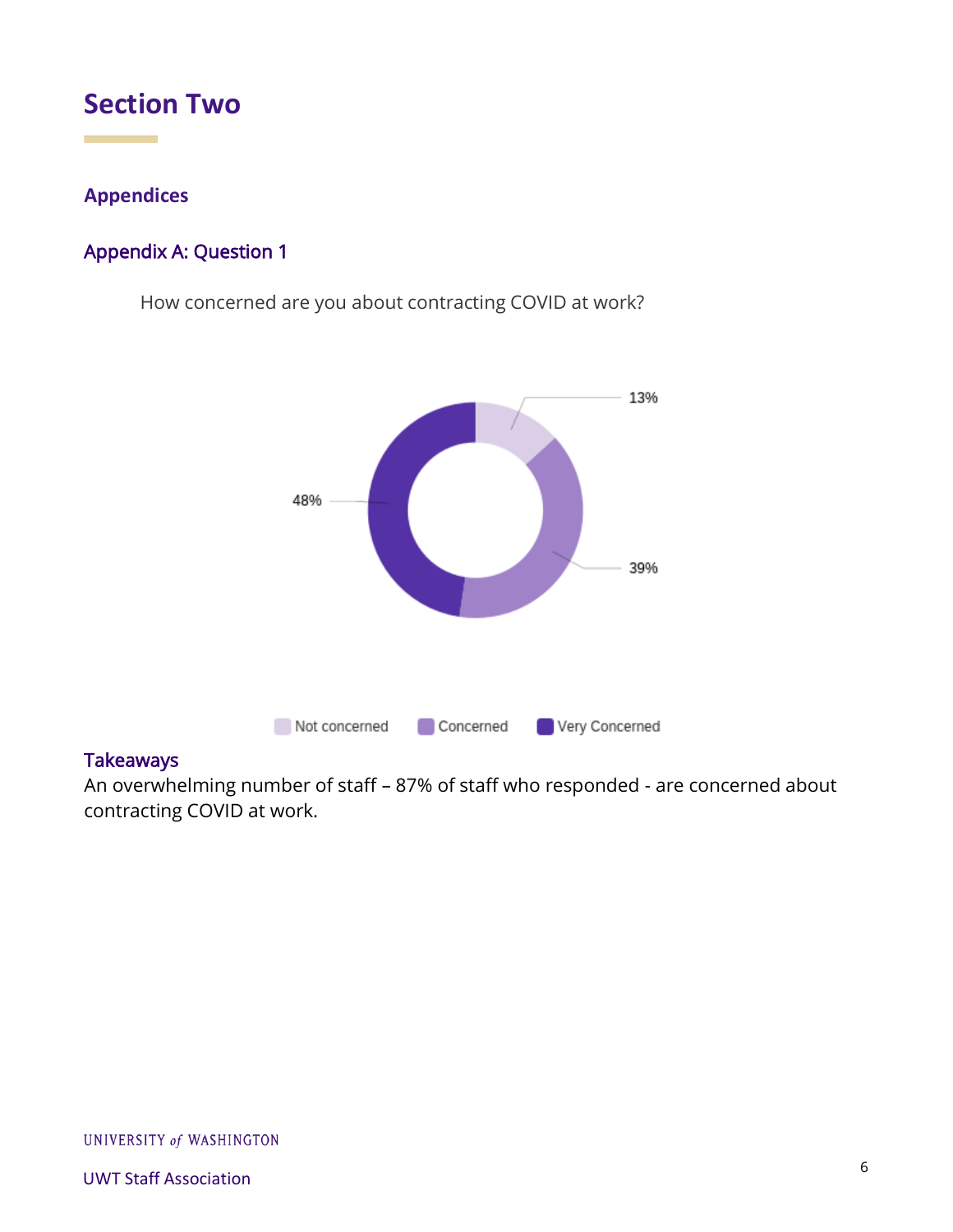Appendix B: Question 1a [for those who indicated they were Concerned or Very Concerned in Question 1]

What are you concerned about?

Responses (redacted for clarity and personally identifying information):

Being around others that are not as safe as myself.

Being around others who may be asymptomatic. Many who are vaccinated and boosted have returned to pre-COVID behavior and getting the virus.

Being in close contact with others in an office with cubicles. In our office, we are all required to eat at our desk, aka we sometimes have masks off.

Breakthrough cases are on the rise. Faculty and students were told to switch to remote learning, but staff are still required to be on site. It's not equitable.

Breakthrough infections, catching COVID at work and spreading it to family at home.

Bringing it home to my under 5 [year old] children who cannot yet be vaccinated.

Close quarters and contact with students.

Concerned that staff and faculty in my unit have shown up to work while they are waiting for their COVID test results.

Contracting COVID and passing it along to my 2 unvaccinated (ineligible) children, or passing it along to someone else in my community.

Contracting covid and spreading it to my family, long term health implications of covid (which are unknown for this variant).

Contracting COVID, particularly from students and from coworkers who do not wear proper masks or who move them off when they get too hot.

Contracting it and bringing it home - not having the full flexibility to take care of myself/family if it does arise.

Death, time lost, disability.

Dying.

Getting covid.

Getting COVID and bringing it back to my kid who is not eligible to get vaccinated yet.

Given that the UW Covid dashboard has a positive rate of nearly 14% today, it seems like not having people on campus this week would have been preferable. While students and faculty are remote, staff have to remain in-person.

Highly transmissible Omicron variant and having to meet with students in-person.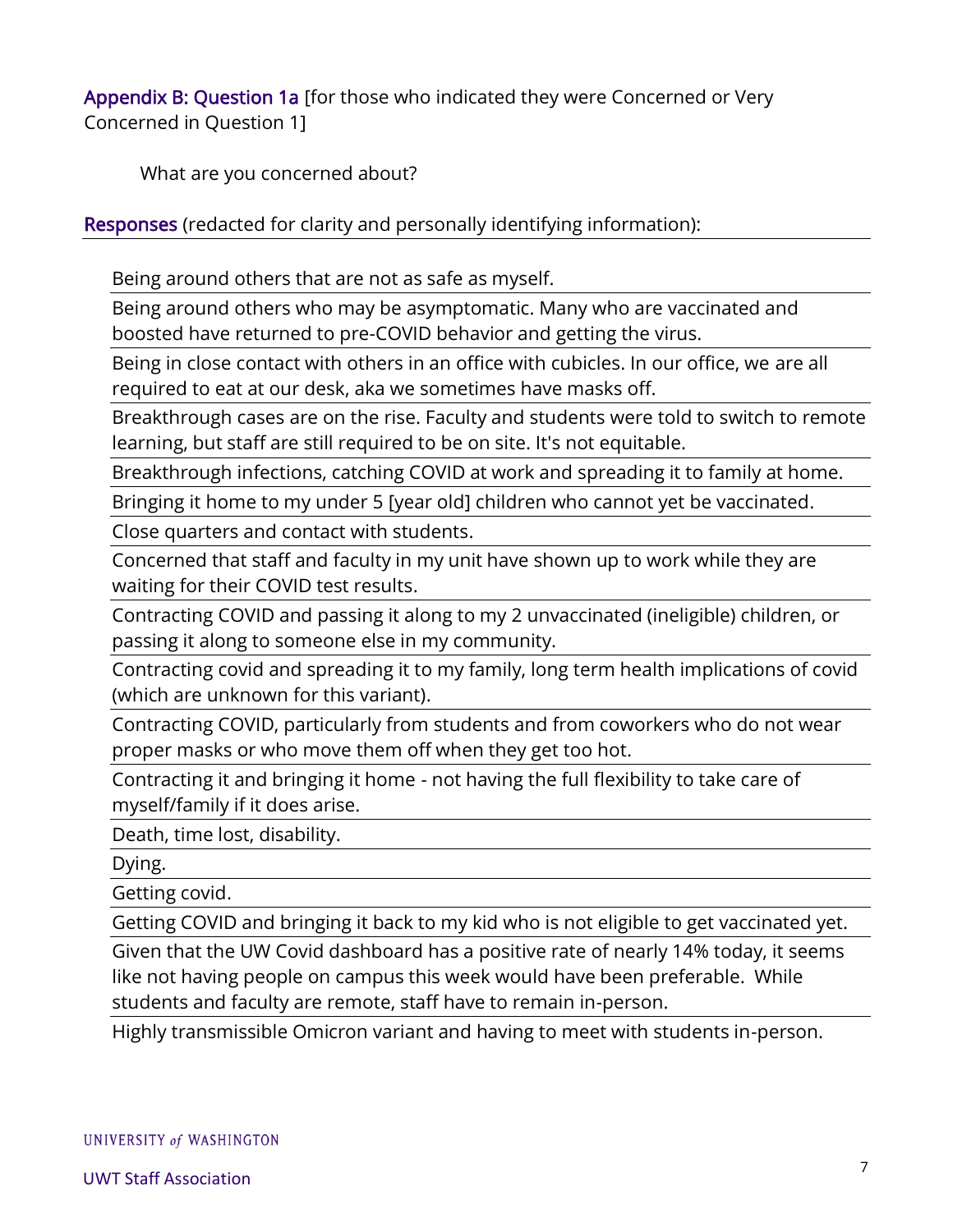I work in an open workspace (no personal office), and we are all in one room, removing our mask to sip water, take a bite to each, etc.

I'm asked to advise students face-to-face in a very small office for 30-40 minutes.

I'm concerned about getting the virus and the increased mental health issues stemming from the ongoing pandemic.

I'm not so much concerned for myself, but for faculty, staff, and students that may have kids or elderly at home.

In-person work for shared spaces. Those with doors can take off their masks. Those of us in open shared spaces have to be masked the entire time we are in the office, etc.

I've already had 3 Covid exposure emails about our building. Students sometimes will still come to campus even if they are not feeling well.

Lack of appropriate UW provided or required mitigation strategies (require and/or provide N95 masks instead of cloth).

Leadership requests to minimize risks as much as possible but then expect the presence of staff on campus, even those who don't interact with students.

Main concern is an infant at home who cannot yet be vaccinated.

Mainly eating at vendors around campus and exposure from employees/customers.

Omicron Variant. Although Leadership is seeing things in Washington State, some staff have traveled to places where there may have been less restrictions (i.e. Idaho)

People who are vaccinated believing they are immune from Covid-19 and acting in a way that spreads the virus.

Returning to campus so soon after a holiday where people traditionally gather amid rising outbreaks.

Rising cases, misinformation, lack of accountability, new variants.

That staff were still asked to come to campus, while students and faculty did not. We visited family just the same.

The omicron variant is so incredibly contagious, it seems almost inevitable if you leave your house.

Ummm...getting Covid at work.

Well, I guess it would be contracting a potentially fatal disease.

Why [are] staff required to be on campus when faculty rarely show up? Students want to see their professors in-person.

With new variants it would be nice to have KN95s available, not just surgical masks. Are individuals responsible for bearing costs of masks?

[W]ith the rise in cases, it seems that staff should be able to be part of the risk mitigation and stay home.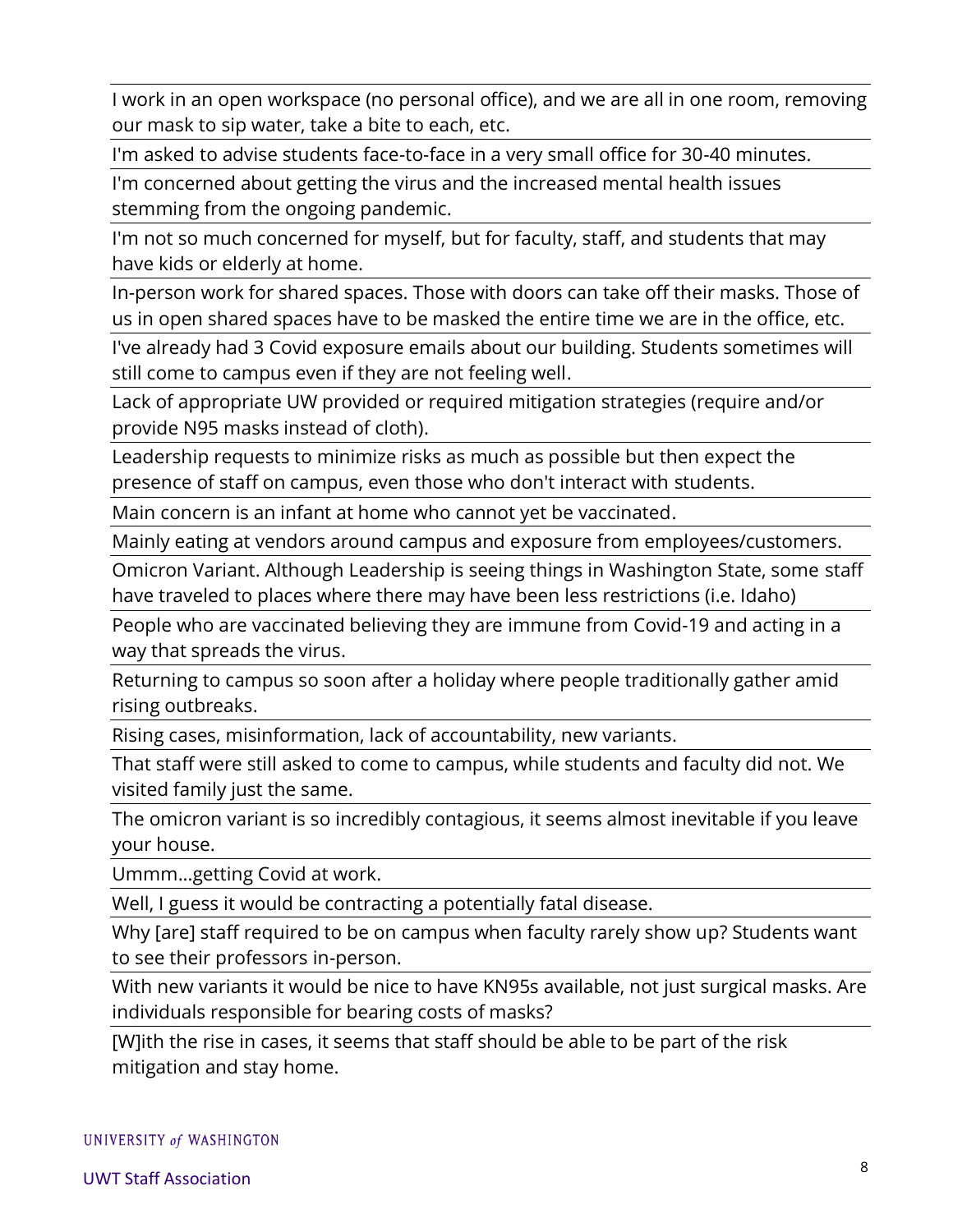Working in learning commons with direct contact with large number of students.

There are unvaccinated students attending classes. Although the official policy is to require proof of vaccination or weekly testing, students are being allowed to register without proof of both vaccine do[s]es and there is no "real" enforcement of testing for those with exemptions. I personally tried to access on campus testing on 12/21 and found out the site was closed until 1/3. Not sure how weekly tested was supposed to happen at a closed site.

The transmission of Covid through high traffic surfaces.

The surge of cases with the new variant (first Delta, now Omicron) with the number being the same or worse than last year. Booster shots are not as readily available. Students are not wearing masks at all times in the building even when not eating. Students demanding for more online/remote classes than offered.

Bringing covid home to my child who is too young to receive a vaccine.

Exposure to those who may not know they are contagious, those who feel they must be on campus, those who are not wearing good quality masks or are not wearing the properly, etc. There is so much stress that our immune systems are compromised making us more susceptible to catching illnesses. I am not convinced the ventilation systems are up to date. The water bottle filling stations are very few and far between, meaning one has to expose themselves to illnesses just to access clean drinking water.

Omicron evades masks. If classes are remote for safety reasons, why are staff spaces not similarly protected? This is a glaring equity issue, and it shows that UWT sees staff as collateral.

This seems like the worst time in the entire course of the pandemic to return to inperson school and work due to the case rates.

Omicron variant has higher transmission rate.

Getting the new variant since it's so infectious.

I'm concerned about how contagious the omicron variant is, and the rising number of infections in Tacoma/Pierce county. I'm also concerned that the university does not appear to be taking any additional steps to mitigate the spread of the virus for staff who are on campus while students/faculty are remote.

Contracting covid at work and bringing it home to my family.

How contagious the omicron variant is, even with masks and cleaning.

Others not wearing masks.

Asymptomatic coworkers, faculty, students who don't want to get tested and are in close contact with me

The flexibility of remote work going away or being so restrictive that it takes away the work/life balance that we gained.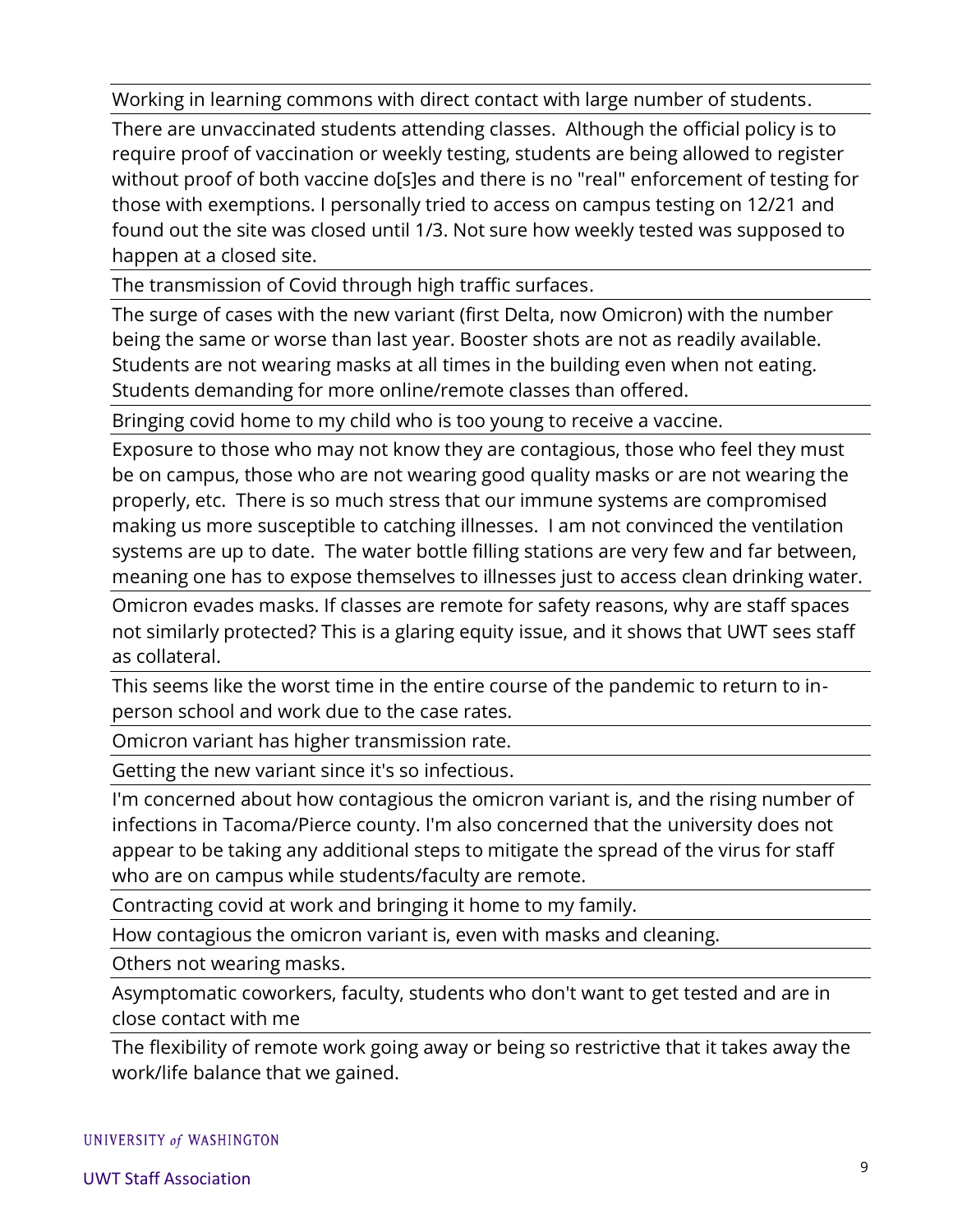Meetings with groups that I'm not sure of their status.

In general? COVID is proven to be a severely disabling illness in a lot of people who catch it, even if they're asymptomatic. Staff shortages in all sectors due to death and disability so far throughout this pandemic are forcing more people to sacrifice their health and lives for some bottom line for higher-ups who continue to work from home. ONE MILLION PEOPLE were NEWLY DIAGNOSED WITH COVID just a couple days ago. And that's a MASSIVE UNDERCOUNT because the US has bungled the pandemic response.

I'm worried about contracting the new variant on campus. I'm pregnant and concerned about how catching COVID could impact my maternal health and my unborn child's health. The CDC website on COVID infection during pregnancy is pretty scary. And I don't know how exactly employees with different health conditions are being met in an equitable place. Yet, I understand the need to serve our students. It's a very tricky situation to navigate.

Being exposed to COVID and bringing it back home to my family and my 4-year-old. Bringing it home to my one-year-old child.

That I will contract COVID from another person who is unaware that they have it or that I might pass COVID onto someone else because I didn't know I was sick.

The contagiousness of the Omicron variant, the fact that people don't wear their masks properly. I live with my mother, who is 85 and severely immunocompromised, I do not want to bring anything home to her.

I am exposed to more people at work on a day-to-day basis than I am in any other part of my life. Campus and university administrators have shown a lukewarm commitment to staff safety at best.

Unvaccinated students. Omicron and other variants that are vaccine resistant.

I'm not too concerned about contracting covid because I do not see many people in person. But, when I do attend events or have 1:1 meetings I do sometimes question safety, especially not knowing if I or the person I'm with have unknowingly been exposed or are asymptomatic.

I don't work with students and worked remotely 4 days/week prior to pandemic. I'm worried that new telework policies will change pre-pandemic schedules.

Contracting covid, spreading covid to others, UWTs obvious lack of care for staff health- we.are.not.front.line.workers.

Requirement to see students face-to-face in small office environments. Contracting covid?

The university is prioritizing being a 'brick and mortar' institution over the health and safety of their staff.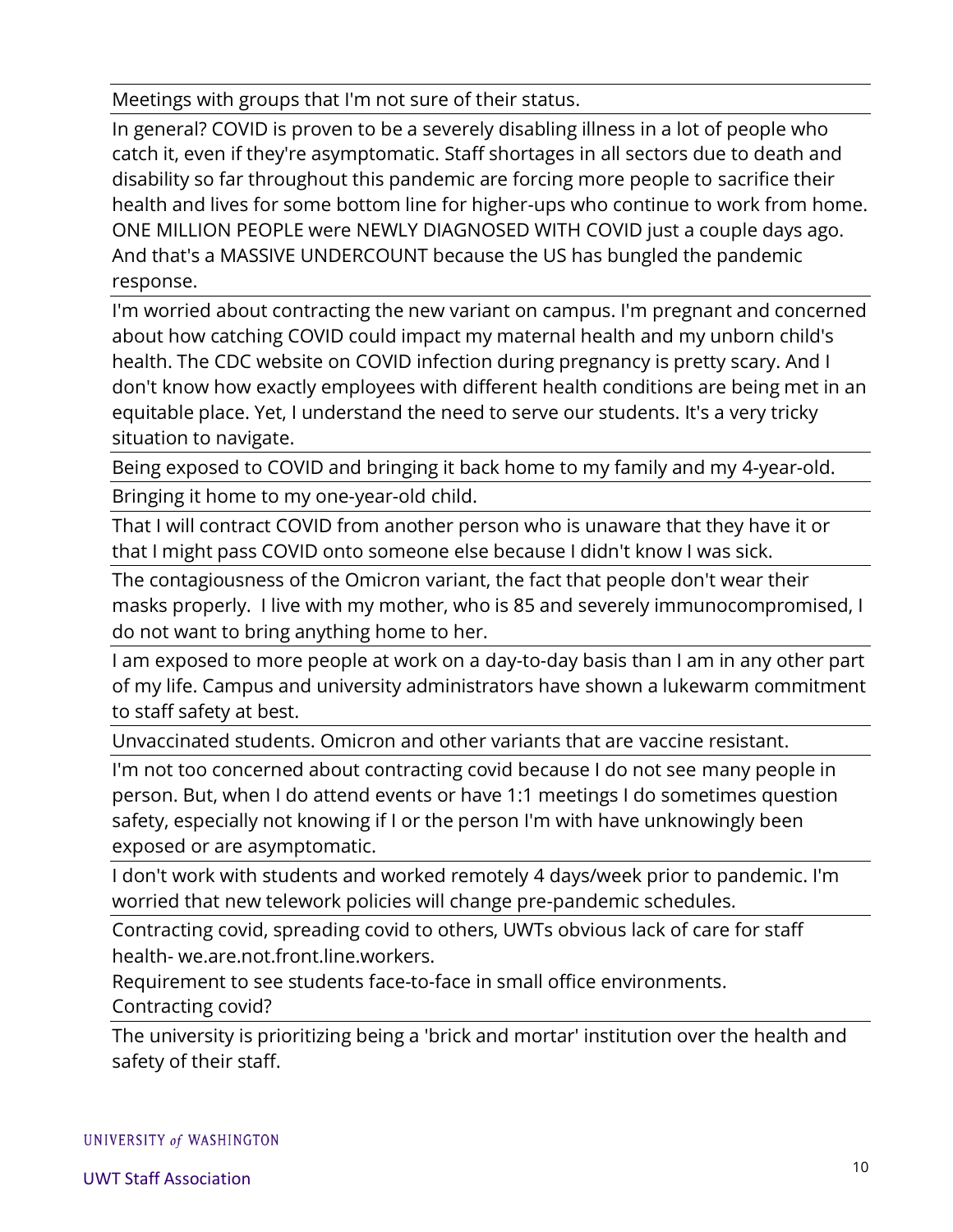Getting Covid while in person at work or along the commute to work.

How easily transmittable Omicron is.

The safety for staff to be on campus, when everyone else is encouraged to work from home or virtual courses.

I previously completed this survey, but felt the need to respond after the announcement about January operations. As staff, I feel that we are not being given the same care and option for remote work that faculty and students are. They can work and learn remotely, but we are being told to keep the doors open. It doesn't sit well with me.

I see students walking in the halls without masks regularly. No one is enforcing masks. I know that the testing for unvaccinated students takes at least 4 days to get results. I know that the student vaccination proof is easy to get around.

I live with my son who take[s] immunosuppressive medications for two auto-immune diseases.

Omicron is highly contagious. I feel that we need to take steps to minimize exposure to keep students, faculty and staff safe. We have an obligation to protect each other. I fear that what I'm hearing is about the "student experience." What kind of experience is truly possible right now? UWT has long struggled to create a traditional college experience because we self-identify as a commuter campus. If we go this route, then getting COVID will be part of the student experience.

I am concerned about myself and my family getting sick because of decisions that the campus is making. Additionally, being forced to be on campus when we have shown that the work can be done remotely.

[I] work in a cubicle w/no doors and several directors will take their mask off in meeting[s] that are in-person.

Omicron transmission and breakthrough cases of the fully vaccinated.

My position has me code applications on a computer. I do not meet with staff or students. Work the same on a computer at home than I do with a computer at work.

I don't have an office; rather, my workstation is situated in an open suite with no physical barrier from my peers. Regardless of vaccination status we know that COVID still spreads, and I intend to minimize exposure to my children for as long as possible. I also see my work satisfaction decreasing significantly if asked to go back; the lack of nearby parking, commuting costs, wearing a mask all day and designated eating areas are things I haven't had to worry about the last 22 months.

I am concerned about exposing myself to covid and then bringing it home to my family, several of which cannot be vaccinated and/or are immunocompromised.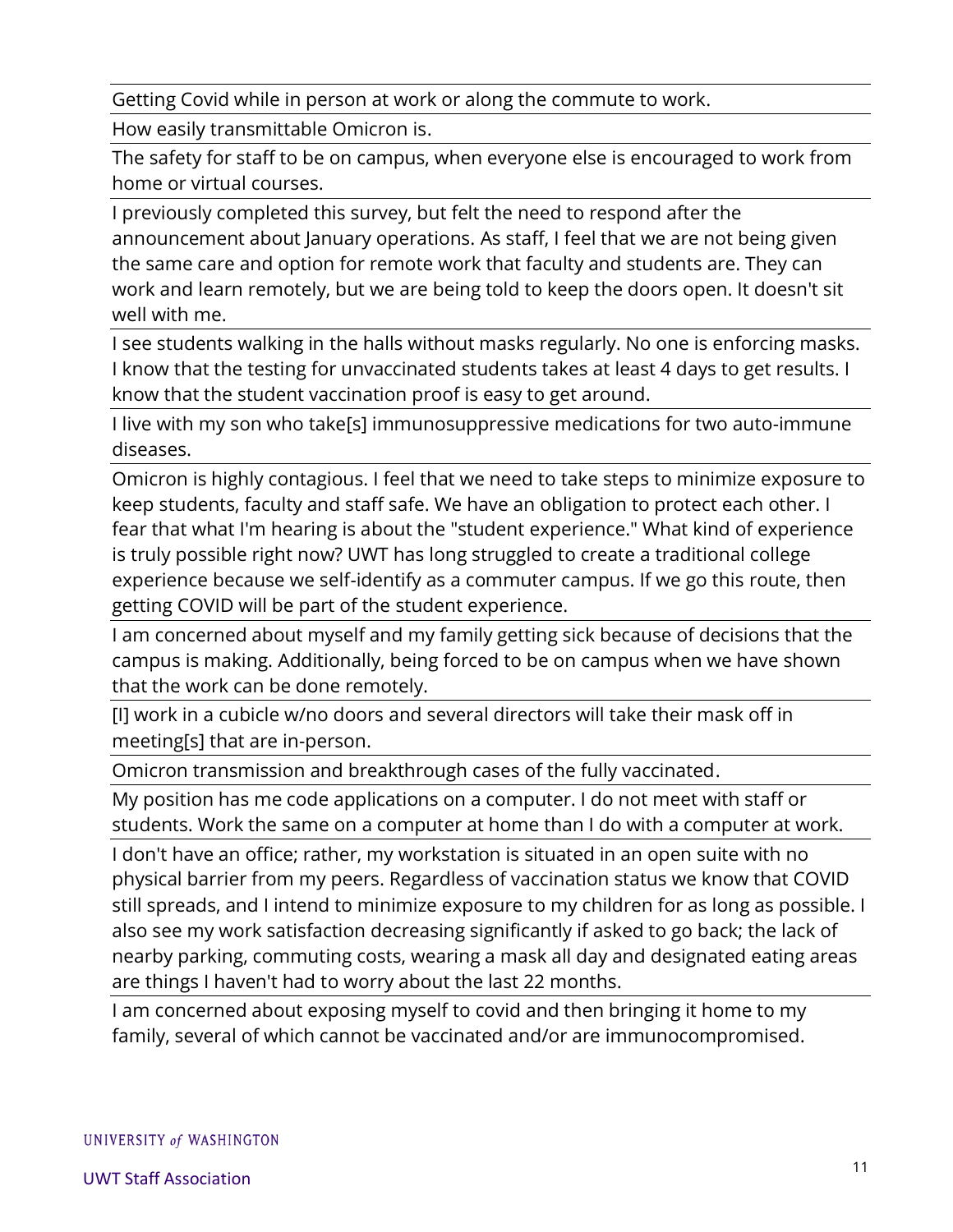Generally, catching covid AND transmitting it to my family, which consists of two children who cannot be vaccinated. UW expects me to allow them to determine what level of risk is acceptable for me and my family. You can have all the experts in the world tell me the risk is low, but there is no acceptable risk when it comes to my kids. ESPECIALLY when we can and did work fully remote before.

### Appendix C: Word cloud visualization for Question 1a



UNIVERSITY of WASHINGTON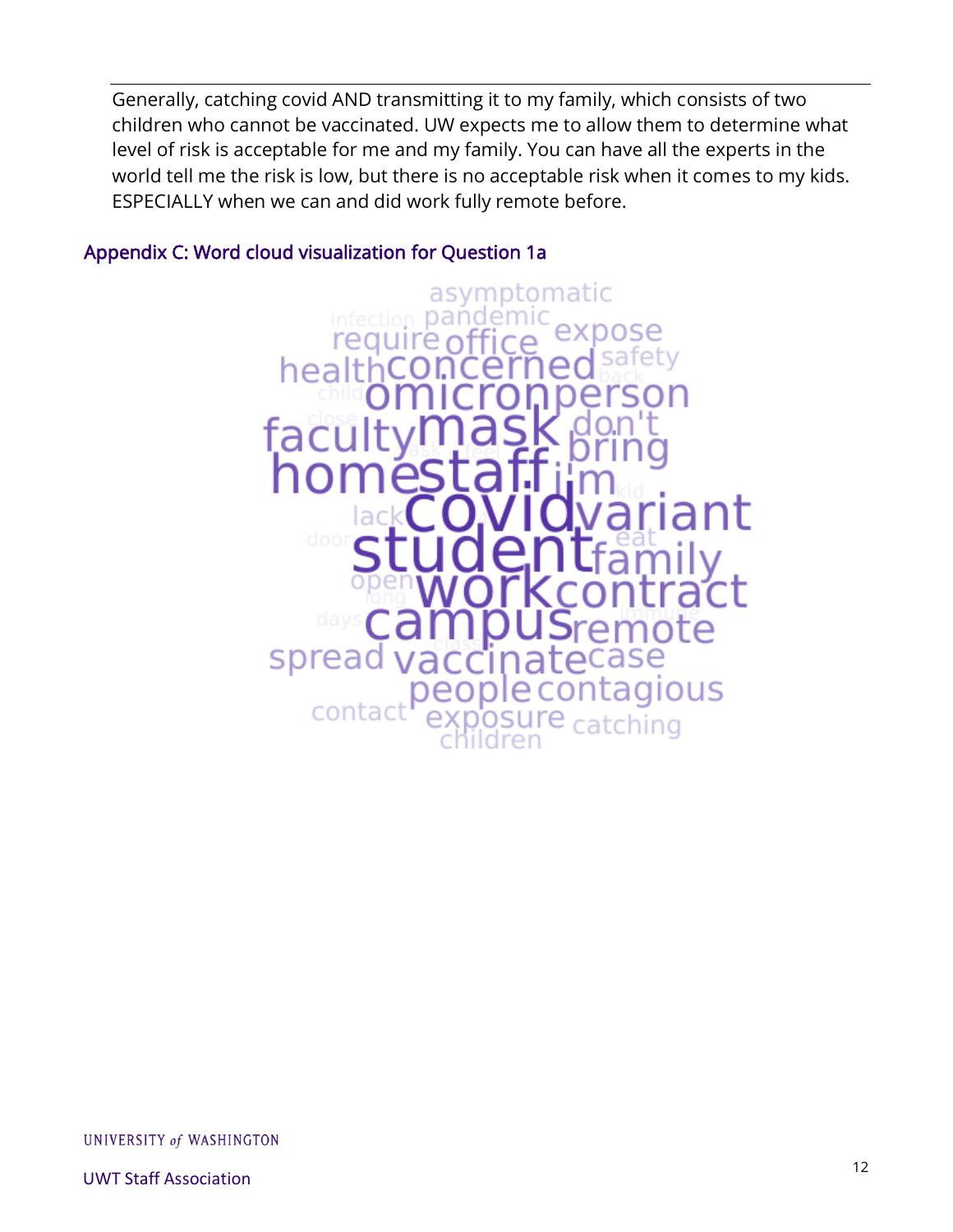## Appendix D: Question 2

Select the statement that best describes your ability to serve students during this phase of the pandemic:



#### **Takeaways**

Of the 138 staff who responded to this question, 85% felt they could best serve students in a hybrid or fully remote format; only 15% felt they needed to be in-person to best serve students. Regardless of the modality of service, a substantial number of staff are concerned about contracting COVID while at work (83%) while a much smaller number are not concerned (17%).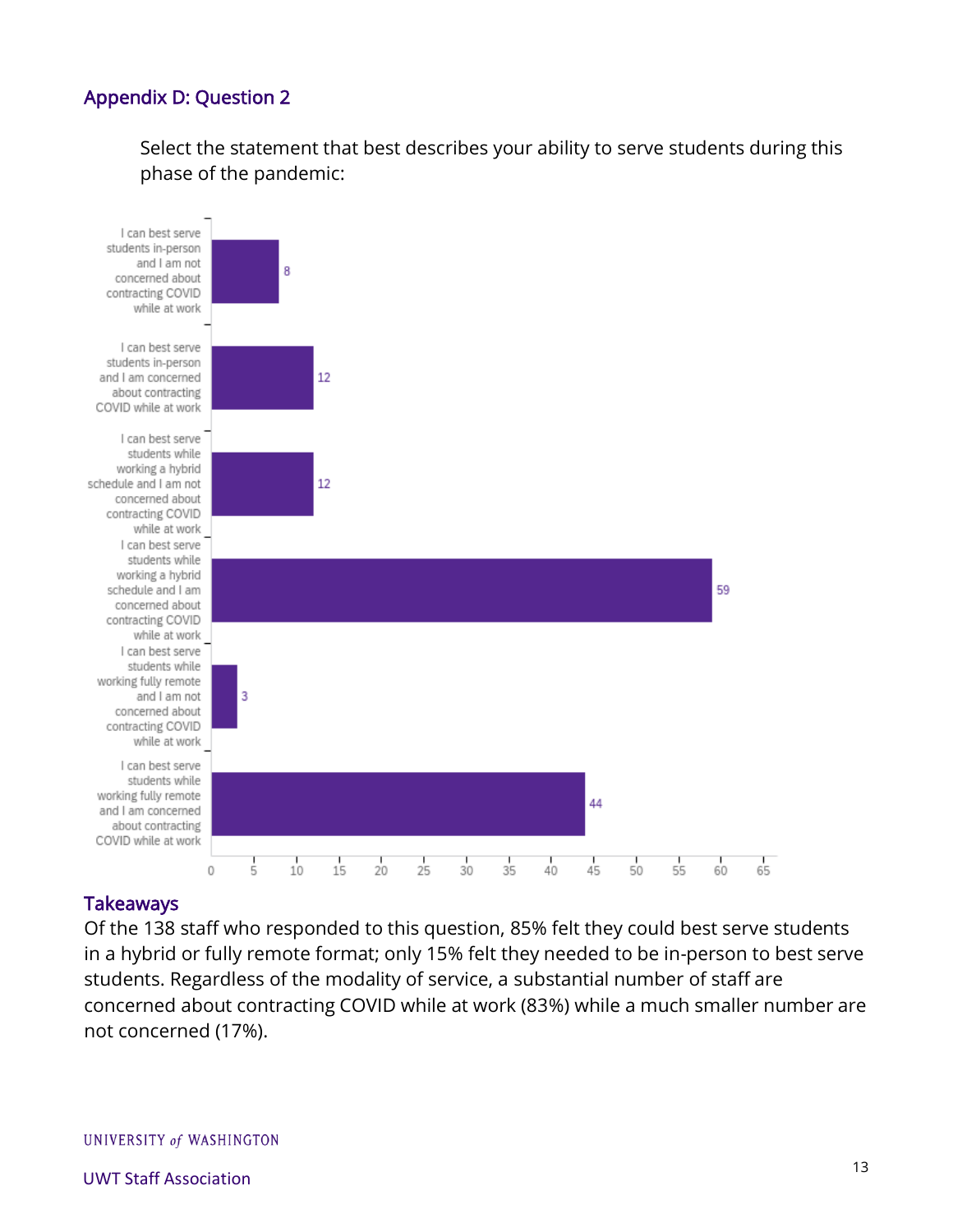### Appendix E: Question 3

We are starting year three of the pandemic. This has been a challenging time for a lot of people. How are you holding up mentally, emotionally, and physically?

Responses (redacted for clarity and personally identifying information):

Autumn was really hard with workloads, which was exacerbated by disruptions in the schedules of student and full-time staff, staff turnovers and HR processes/timelines that impeded our ability to fill vacant positions. I was already burned out at the start of Autumn but got a good chance to rest over the winter break (which still contained a lot of work!) and am feeling like I've built some endurance for the continuous disruptions and uncertainties.

Burned out.

Definitely feeling burned out on the pandemic and not positive about the state of the U.S./world.

Doing great. Have all three shots.

Drained, tired, and feel equity is so overlooked for staff in many regards.

Exhausted; mentally, emotionally, and physically.

Feeling burnt out.

Getting tired

Great on all fronts

Hanging by a thread. Too much happening at once. I have developed anxiety and am not sure how much longer I can do this. Not sure that the university fully understands what people are going through. Flexibility is a huge concern for me and I'm not sure that moving forward I will get that from the university. I need flexibility to keep working.

I acknowledge I am under some stress. I worry and have angst.

I am doing fairly well, but I cannot say that UW leadership, locally or UW-wide, has had that much to do with it.

I am exhausted. I view UWT as making decisions based on enrollment/money and no longer on staff safety.

I am okay. Frustrated sums it up pretty well.

I don't think I'll be getting a PTSD diagnosis, but these have not been my best years.

I feel like I'm at a breaking point. I am very supported by colleagues and supervisors, but DO NOT feel supported by administration.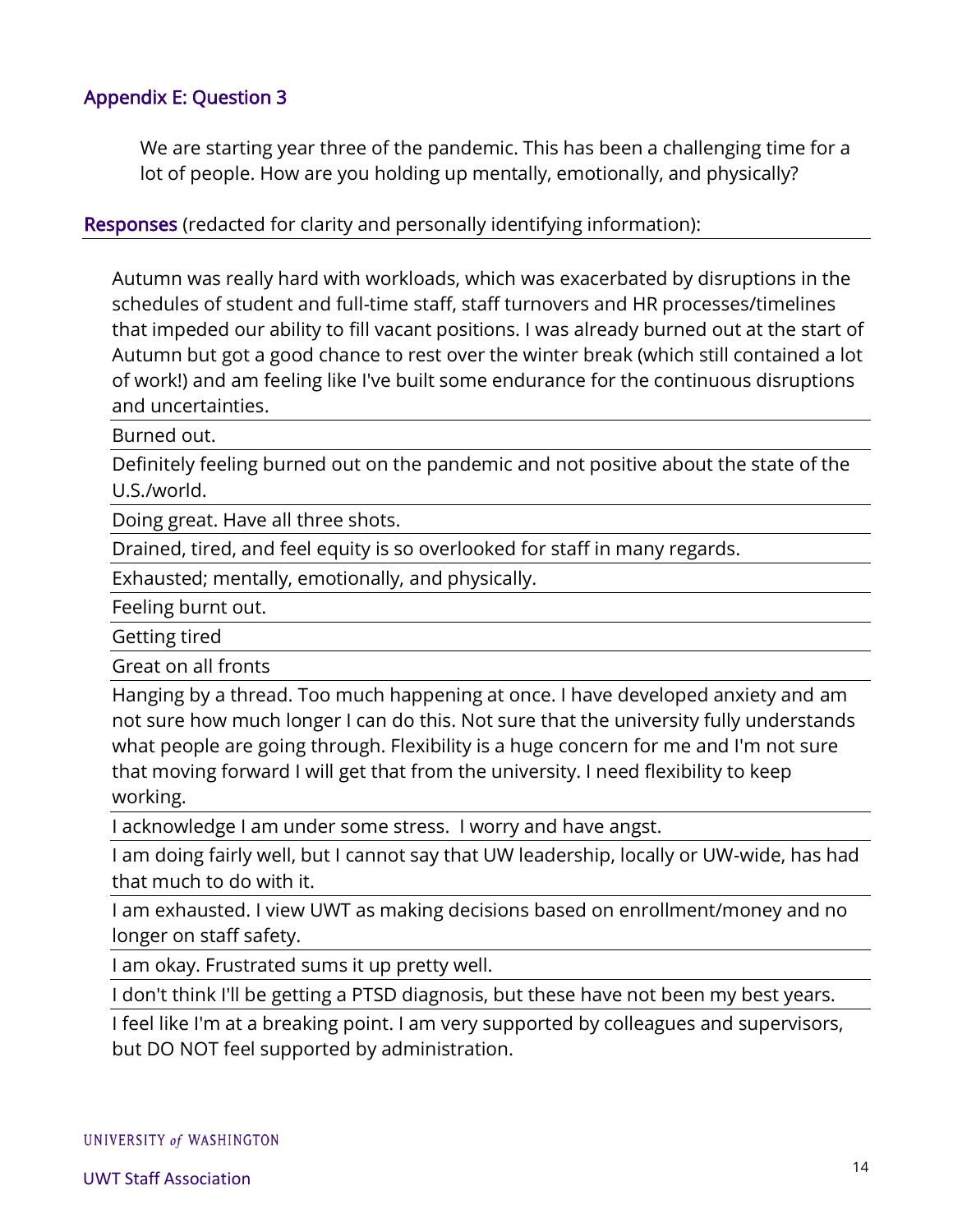I feel very scared and sad.

I find my capacity for work much lower than it used to be. My ability to balance a large workload has been diminished.

I'm feeling very tired and disconnected from the community.

I'm fine. Just frustrated in some of these leadership decisions.

I'm fine. But I'd like to see leaders on campus wear their masks. They are not above the rules.

I'm OK.

I'm over it. UW Seattle and UWT leadership has shown their preference to prioritize profits instead of health of staff specifically. Approach not equitable.

I'm probably running at 80% of optimum. Could be better but could also be a lot worse.

I'm tired. I'm always worried about getting sick and getting my young kids sick all because the university is pushing for in-person.

It has been an emotional rollercoaster. A lot of the mental challenges I face are mainly driven by the requirement of being on campus.

It has been really challenging to stay positive. I want to have a positive attitude at work, but I can't say that most days I do.

It is disheartening to see the discrepancies in how faculty are treated differently than staff in regard to being on campus.

It is tough mentally sometimes; it feels like the campus is dead and it is "groundhog day"

It's hard. Admin is quick to change modality for teaching but it's business as usual for staff that work in frontline offices that serve students.

Just tired

Mentally - not well. Emotionally - not well. Physically - fine.

Mentally I meet with my therapist bi-weekly to process through things. Emotionally - I'm burnt out and irritable

Mentally, I've been better. The anxiety about COVID at work (when I know I could be doing everything safely and efficiently from home) is overwhelming.

Mentally: I am better than most but doing my best to advocate for mental health. Emotionally, struggling, as my position requires me to be an advocate for best practices on mental health. Physically, I am struggling, however I am doing my best to manage.

Mostly just exhausted. And tired of trying to stay upbeat and positive.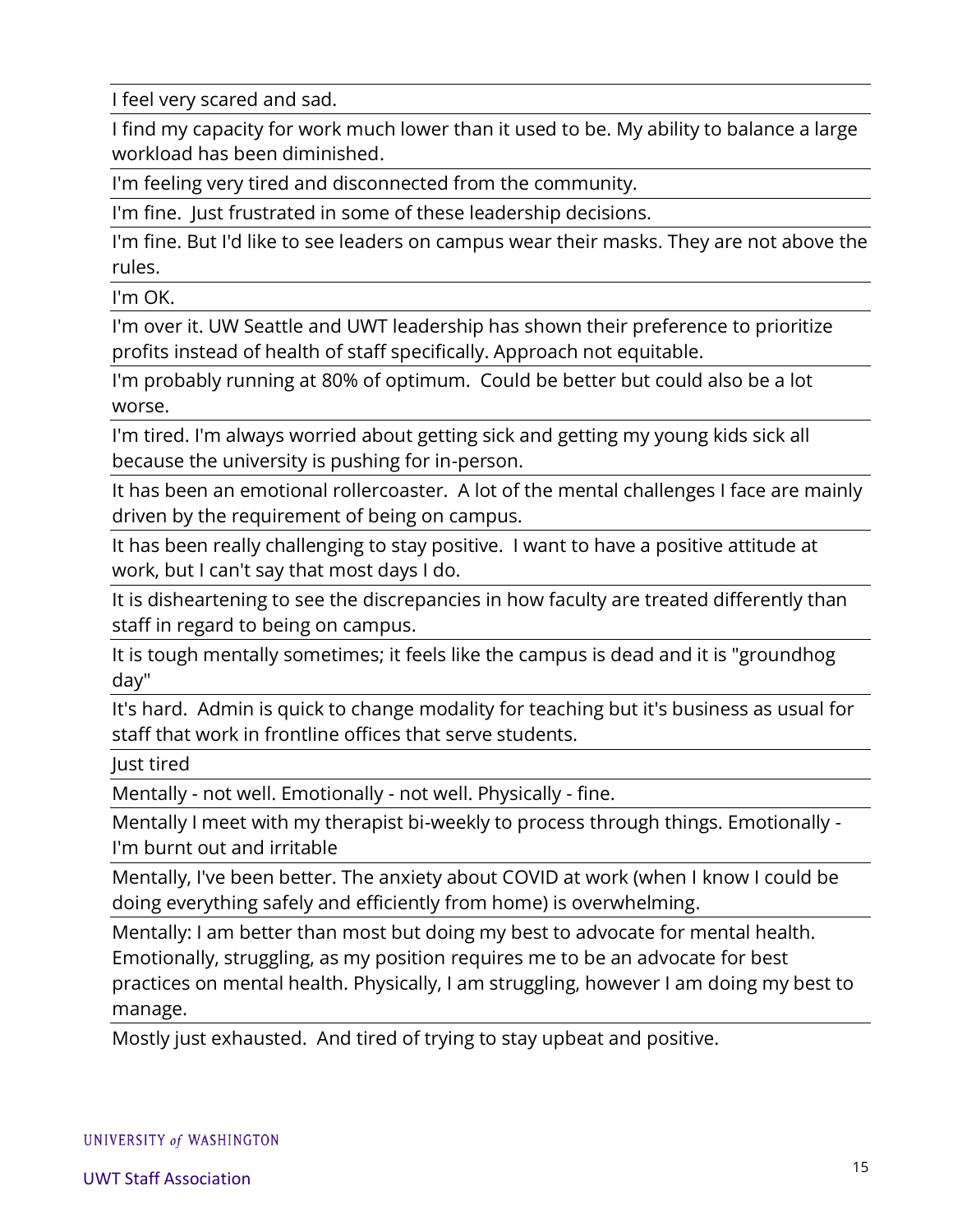My mental health is impacted and have recently begun to self-medicate (on occasion) to help cope. I'm also an empath, which has exhausted me.

My mental, physical, and emotional health has taken a toll over the past two years. I am lucky to have an understanding unit with supportive leadership, but I continue to be disappointed in how our efforts to serve the university (and our success in doing so remotely) go unacknowledged. Furthermore--the lack of merit raises, and inflation means that I have worked with a pay cut in an already extremely underpaid position.

Not good. Morale is awful at the university. People are leaving, there is no one out there to replace some talent that we currently have.

Not great!

Not great.

Not well at all. Project setbacks/complications have severely impacted my mental health to the point I'm thinking about resigning from my job.

Not well! My work performance is impacted by my brain fog. I am overwhelmed and my body is tired of being on alert.

OK.

OK.

OK, but what is stressful is the fact that staff are left behind. This week the classes were online, but staff were expected to be on campus.

Okay - just wish we prioritize science over \$ sometimes.

Physically I am fine and stay healthy. Mentally/emotionally, this has taken its toll for sure. I'm exhausted.

Pretty poorly - not able to see friends/enjoy leisure activities for "me time", stress and worry with my children, no empathy from work, overburdened with work responsibilities, no time to take breaks/exercise.

Pretty well on all fronts.

Struggling with COVID anxiety (worried about getting sick and/or spreading to others).

That's a huge question. Overall, I feel that I have adapted and am doing the best that I can with support from my manager. It's still stressful.

Tired and frustrated with push to be in-person.

TIRED! The hardest part has been the transition back into a commuting life.

I feel powerless. I also feel there is an emphasis on enrollment numbers over public safety. Students were being advised, by staff at the university, on how to work around the registration restrictions for non-compliance. It angers and frustrates me. I also am on the receiving end of student frustrations but have no power or influence to change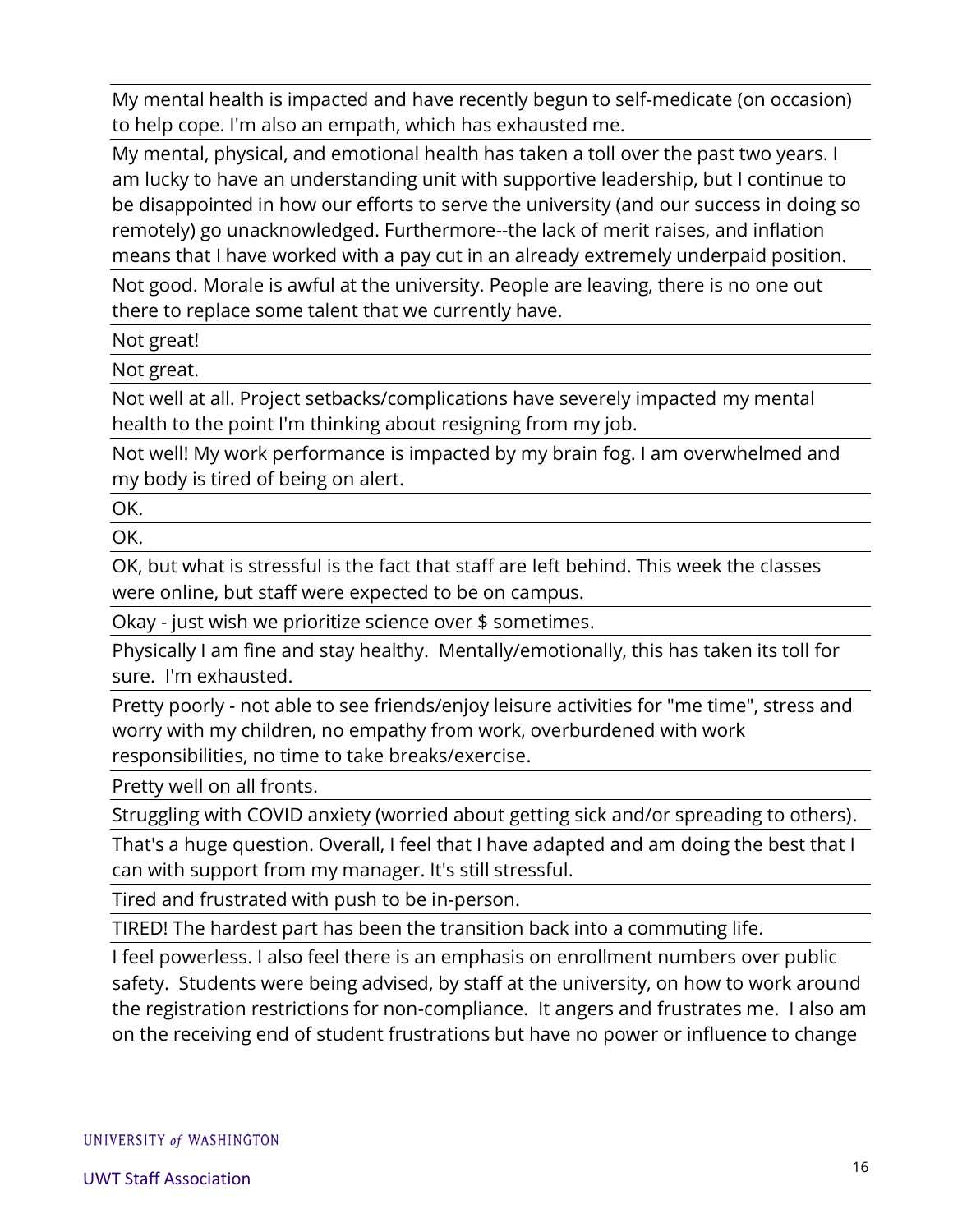anything. It is also very disheartening to be told I must report to in-person work when there are no classes & then show up to find the doors locked.

Some days are better than others. I feel as though many of us have lots of pressures as family members and staff to be supportive, engaged, and present at all times while also trying to keep ourselves and those around us healthy. Yet, this comes at a cost and many times others are at the forefront despite the fact that everyone is going through the pandemic.

Mentally, emotionally, and physically drained and withdrawn, and starting to become paranoid due to the amount of people I know personally that have contracted COVID.

I am mentally, emotionally, and physically exhausted. I need to refocus several times a day now when I only needed to do it once or twice. I am burnt out with stress and my workload.

I'm not. I developed a stress induced illness, am caregiving for two kids who regularly get sent home to quarantine, and this campus then decides that our previous telework agreements aren't good enough and we need to give more?

Returning to fully in-person operations at this time stresses me out.

Not good because of uncertainty.

I am weary of constantly adjusting to changing rules, even as I appreciate that the caution shown in this region is keeping us healthier than other areas. I am tired of feeling angry at those who do not acknowledge scientific evidence.

Life is a bit stressful because of the pandemic and returning to campus in the midst of a surge in cases feels ill-advised and unsafe. I work directly with students and can still easily do my job from home. Right now, working from home seems like a much better idea, not just for me, but for the students I work with as well.

I have had Covid once and it took its toll. I also work in a suite with 5 other people, so one gets it, we all get it. So mentally a bit on edge!

I am doing well and don't feel much concern regarding COVID due to my schedule and working primarily from home.

I cry at or about work at least 3 times a week.

This whole experience has been mentally and emotionally taxing, but I am managing well, as I am fortunate to have strong support systems.

Surviving working towards thriving

I have decided this is going to be normal, so I am doing much better. I've stopped expecting COVID to be over. It will be with us just like the flu forever.

Overall, I think I am fine. I am mostly exhausted with the number of changes that keep happening, in my position, the university, and the world.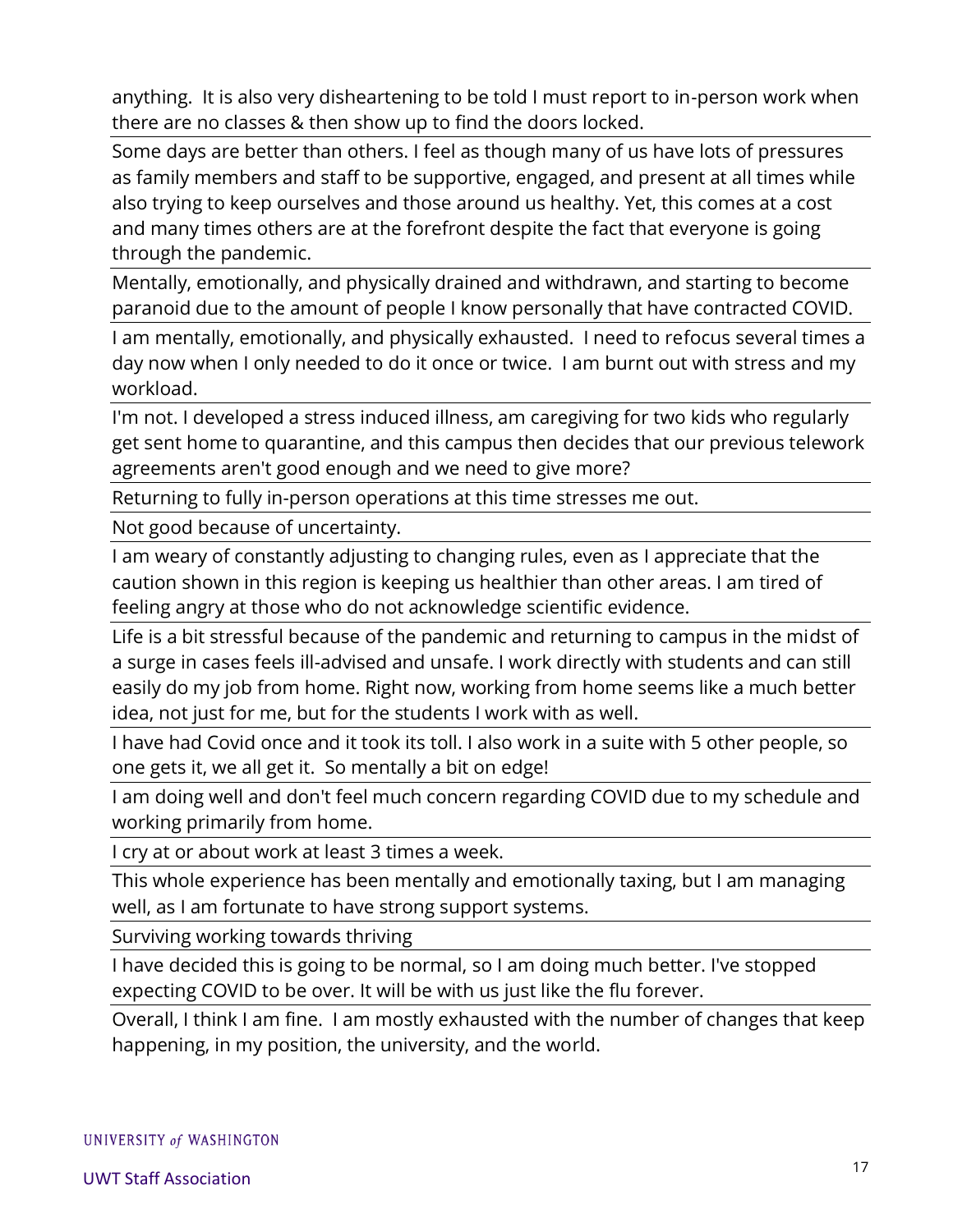It has taken a mental toll. I have had a very hard winter and hate the gray. Physically I am in better shape than when it began. Emotionally, I am usually an optimist but have lost some of that luster.

It's a rollercoaster. Some days are worse than others.

Fine except for the politics and false information I am receiving from our government.

I am tired of the mixed messaging that we receive as staff to take care of ourselves mixed with the pressure of being an "in-person" institution. In-person seems to only be true of the staff, as faculty are not required to meet with students in their offices during office hours. The requirement that we work only 16 hours from home does not provide me with the true flexibility I need for childcare and work/life balance. Restricting remote work requirements each quarter has been very stressful.

It's been emotionally challenging because I have family/friends and I have not seen them since 2019.

Varies, sometimes overwhelmed and sometimes keep going.

Terribly. I am doing worse with my mental health and outlook for the future and humanity than I have in years.

Exhausted on all fronts, especially as a pregnant employee who has a long commute to work.

Ok. Wishing the university was offering more opportunities to continue fully-remote work.

I lament what life was like before the pandemic. I'm also tired from being constantly on alert and worried. But I am grateful that narratives of work are being challenged and work from home is more widely accepted.

It's been hard. Work stress is very high and it's taking a toll on my health. I'm looking for less stressful work even though I love UW Tacoma.

This past year has been harder than the beginning of the pandemic. There is more to balance. The university doesn't care about my mental health, all they want is for me to show up to work. I'm dealing with a lot of anxiety, I'm considering leaving the university, I don't see another way. It's time for staff to make demands and for our leadership to respond and take responsibility.

I am blessed in my life, but the pandemic is hard mentally - is it a cold or COVID? Will daycare be shut down? Should we see family over the holidays?

This year is rough and is taking a toll on all three of those fronts.

Stressed about ever changing policies and lack of concern for staff health by being forced to work on campus during this time.

Rough on all counts.

Not very well.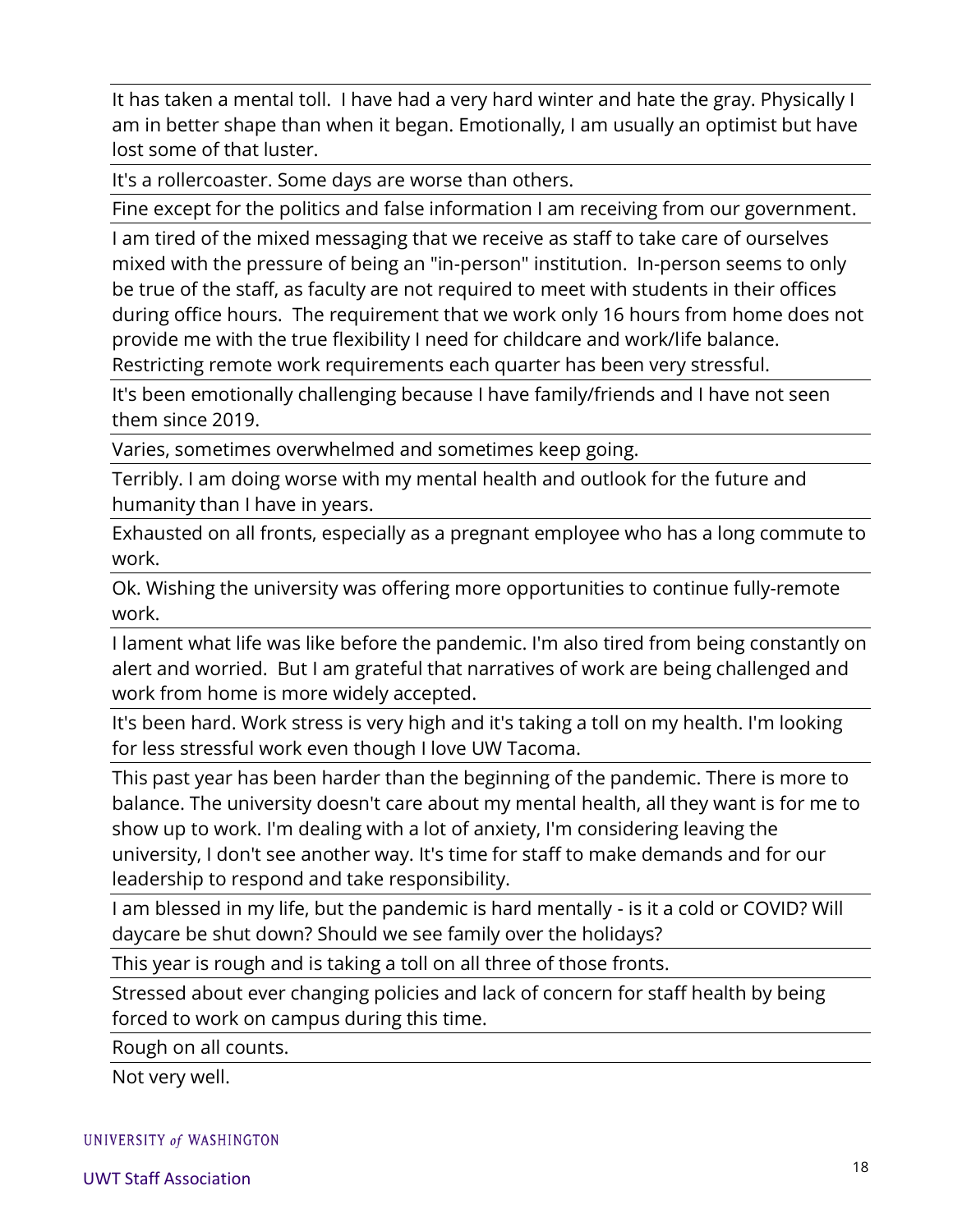I am doing as well as anyone could hope in a time like this. I feel really lucky to have a job that is this flexible, where I can stay relatively safe, and continue to do meaningful work.

The constant need to remain flexible and shift events, activities, policies, is stressful and my anxiety has worsened. It would be great if there were free, easily accessible mental health counselors available on site for staff and not just students.

Poorly.

Mentally and emotionally, I miss the team connection and camaraderie. Zoom meetings help some, but it's not the same and often get cut short or cancelled.

Okay.

I just started therapy to deal with stress and anxiety.

Depends on the day.

Not great. I'm feeling completely depleted on all 3 fronts. Burnout is real. I don't agree with how the safety/health of our community is handled.

Holding up fairly well, considering the circumstances. I am fortunate to have a good support system and have not had any financial hardships as a result of the pandemic. I am grateful. However, the ongoing nature of this situation wears me down, mentally. I see the toll it is taking on other staff. I would advocate for continued patience, support, and flexibility by managers and campus leadership whilst still holding us accountable for performing our professional responsibilities.

Good not great. I am lonely and the winter has been hard mentally.

Honestly, this has been a challenge. I thought working remote was the hardest I had ever worked, but now that I'm back on campus I'm even more physically and mentally exhausted; working longer hours and am more stressed.

Ok, but feeling the exhaustion of more cancelled plans, concern about my family getting Covid, missing community activities. Students are really struggling still, which impacts each day of my work.

Worse since I have been forced back to campus.

Drained and feeling like everyone else is drained too. Many projects are on pause because so many people are unable or are unmotivated to do their jobs

Not well emotionally and mentally.

I feel fine. I appreciate how flexible my supervisor has been for those times when I had to work from home as I also take care of a parent, and for those times when my kiddos are out of school

So so. Tired, is the best way to describe all three.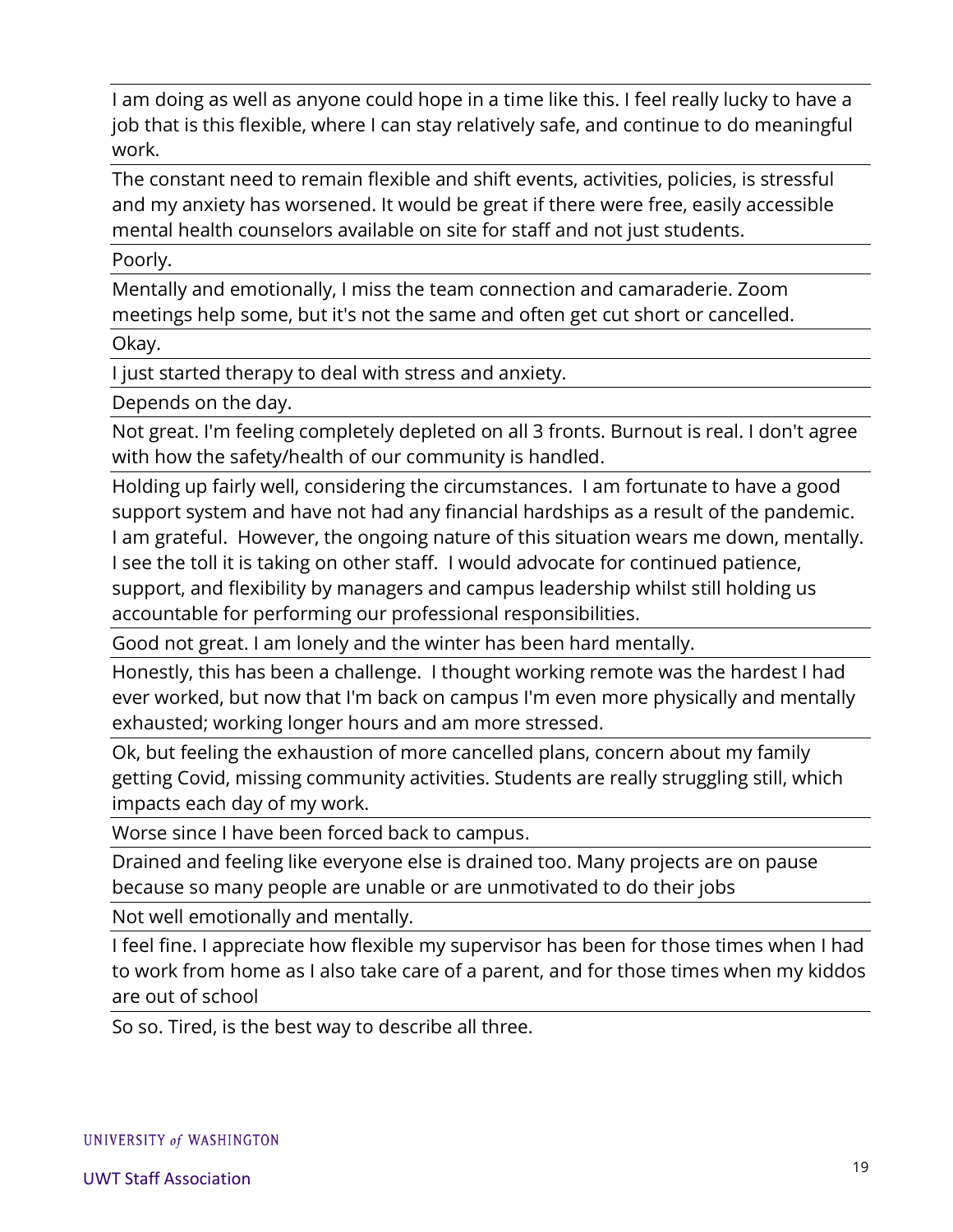Mentally, I feel overwhelmed with uncertainty. As things change and updates are made, it shifts my whole workload. It's very exhausting to balance the abnormalities of the pandemic, while also trying to do my actual job.

Burned out, high blood pressure, stressed, spend time on campus behind locked door.

Mentally and emotionally drained. Campus support continues to be in flux as leadership changes are made

As this goes on, I am finding it more difficult. I don't like seeing the school take steps that explicitly protect faculty and students, but expect staff to risk their health with inperson services. It's a very stressful and confusing time.

I am more easily off task, tired and anxious.

I am angry at the inept response that leadership on our and UW Seattle campus are showing about protecting staff. I am depressed because I feel like all I ever do is work. The realistic fear of getting sick causes me to have constant low-level anxiety.

This is a tough time.

The constant flux has worn be down. I love this place and I love the people but question the decision making and how long it takes to actually communicate what is going on. UW Seattle made the decision to go remote the first week of winter quarter out of concern for Omicron but if they were so concerned why did they wait to make the decision about extending remote operations? UW's own models predicted the caseload would only increase dramatically. Why did it take so long to announce?

I am struggling. Big time. I don't feel like I am being paid enough to be put through the conditions that I have.

Okay I take time as needed.

It depends on the day and the recent news (COVID, political, etc.).

Miserable. Very miserable.

I have always felt that if I contracted covid that with my health conditions, I would most likely be one who goes into the hospital. I feel better since I am vaccinated, but still am worried about contracting covid.

Better, now that I have an established routine. However, every announcement tied to COVID affects me mentally. Every email has too much info; every large decision is made at the last minute. I wish leadership would acknowledge that this is the new normal; we can't go back to fully in-person.

I am tired. I am mostly tired because there seems to be an expectation or messaging that things are "heading back to normal" or that they are "back to normal". None of this is normal, and our students are also not back to normal. We are all dealing with many of the same things we were 6 months into the pandemic. Exhaustion is my new normal.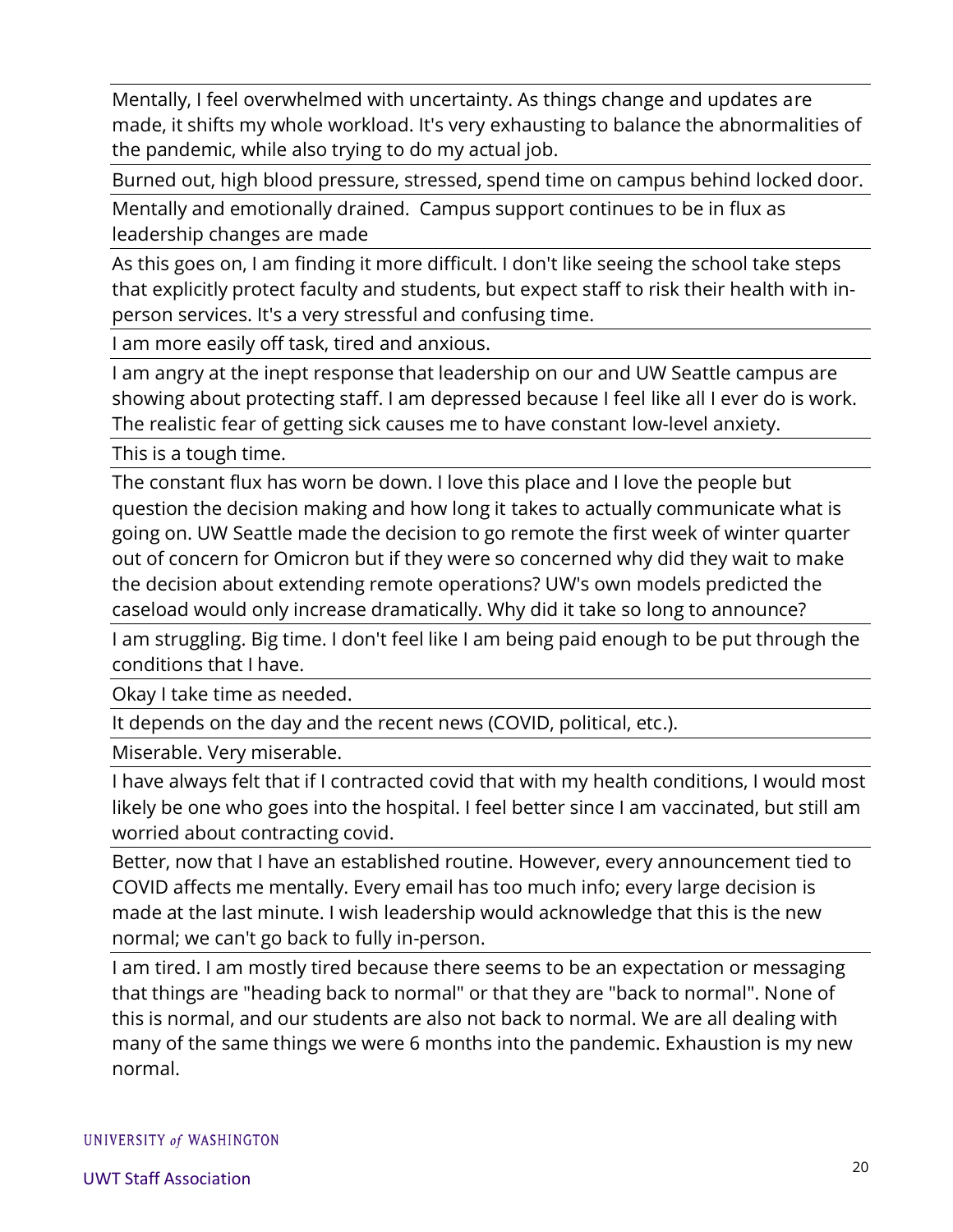I'm more tired, anxious, and depressed than I've ever been. I have nothing left for myself. Sadly, I dream of work. I work on weekends. Other people working remotely, including students, creates an expectation of unbridled access to my time and labor. I'm not okay, and it is because the UW will not allow it. Let me be very clear: UW leadership, not our students.

# Appendix F: Word cloud visualization for Question 3



UNIVERSITY of WASHINGTON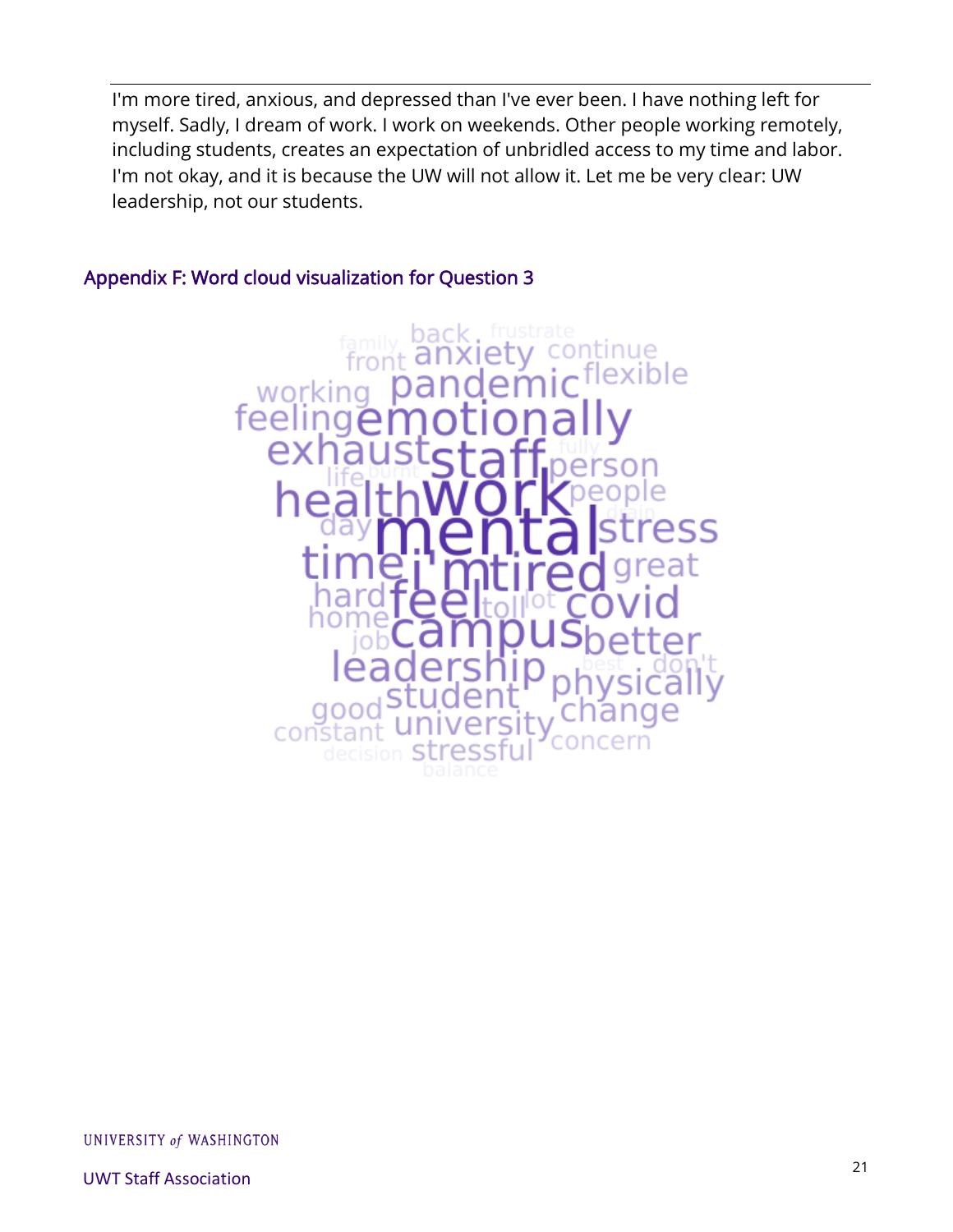#### Appendix G: Question 4

Has the pandemic impacted your life outside of work? If so, how? (are you struggling with childcare, have you been able to travel, has a partner lost a job, etc.)

Responses (redacted for clarity and personally identifying information):

Yes. It's made it difficult to see my support network and to travel to visit family and for pleasure. It's also made it difficult to stay physically healthy in some ways without access to gym facilities in the winter.

Yes. Being a full-time working parent is much harder than [anyone] could even imagine during this pandemic.

Yes. [I am] struggling with relationships, [and] struggling to have hope.

Yes.

Yes, just like most people.

Yes, I've had less ability to participate in activities that help me recharge because of my caution about limiting exposure

Yes, I lost a close relative and another dear friend. I do not travel or socialize as I am high risk.

Yes, family concerns about transmission are just not mellowing with time.

Yes, [my] roommates have lost jobs, [they] have not been able to travel to see family, [and I have] little to no social time.

YES - Omicron is upending my childcare plans again. [M]y family lives out of state and my spouses' lives in another country, so we feel very alone.

We still are not going out to eat, [or] socializing, [or] traveling, etc. It's stressful.

We haven't traveled to the east coast (hometown/family) in over two years.

Travel and vacation have been wildly reduced. My wife lost 2/3 of her training hours (she's an exercise trainer). The lost income isn't helping.

The pandemic does not make things easy. My partner [lives out of the country] and it has been a struggle to not see them for quite some time. My partner also has trauma and psychological problems where it requires me to practice mental health positivity.

The limitation of social interaction has made it mentally challenging.

Social interaction and childcare [have been impacted by the pandemic].

Primarily in interruptions to, and delays and issues with mental and physical health services.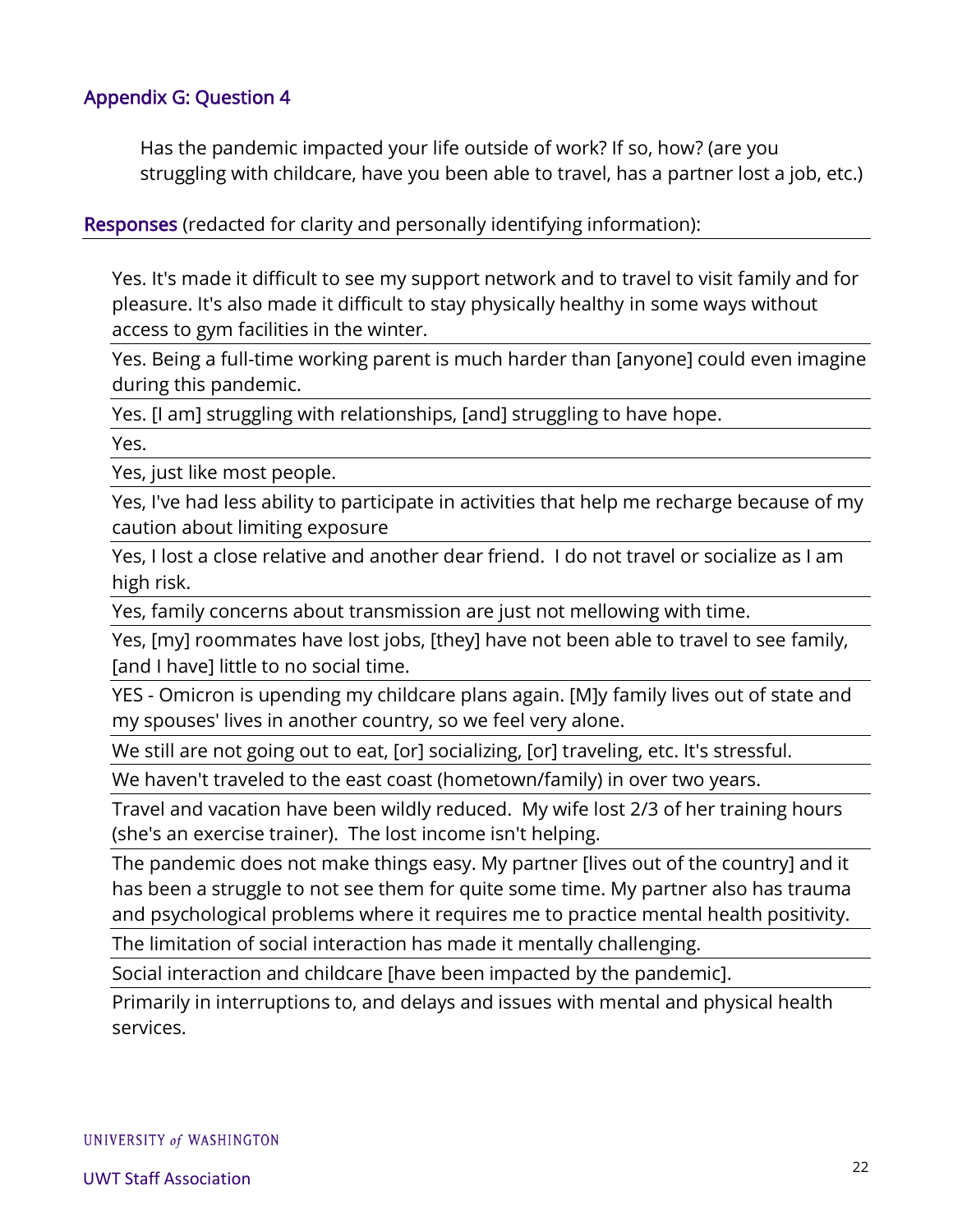Other than the mental, emotional, and physical aspects of my life, the pandemic hasn't impacted our finances, family, or family activities.

Of course. Everything just takes so much longer to do. I also have a child who is potentially vulnerable. It's all just a mess.

Not really. I have a good home office and my home life is decent.

No.

No major issues outside of work aside from less in-person interaction with friends.

No

My partner was furloughed at the beginning of the pandemic. Over half of my family members have contracted Covid-19, including one (my brother in his 20s) who had serious health complications and needed surgery.

My partner lost a job, which means I am forced to do everything (i.e., work in-person even though I'm not comfortable) to keep us financially afloat.

My partner and I have been mostly fine at home (minus some early pandemic unemployment issues for my partner).

My life has been turned upside down financially and I am really struggling to pay bills etc.

I'm fine at home.

I tested positive for covid this week which disrupts all aspects of my life, including work. I am vaccinated and received my booster two weeks ago.

I miss seeing friends and gathering socially; that is how I relax, rejuvenate, and rebuild my energy. I feel very disconnected from my community.

I just don't go places as much anymore.

I have a daughter going to preschool and I'm having hard time to accommodate last minute school closures and finding [a] temporary care giver.

I find it harder to balance work and home life. As a manager, I see the same struggles in my employees.

I don't have childcare full time. Waitlisting lists are a joke and on top of that, the cost of childcare is going up.

I am [s]truggling with childcare; [my] partner is an essential worker, so I need flexibility (which I don't always have). [Things are] tighter financially.

I [h]ave not seen immediate family since summer 2019. They are in Europe

Having elementary school aged children and juggling all their challenges hasn't been easy.

Everything is okay here.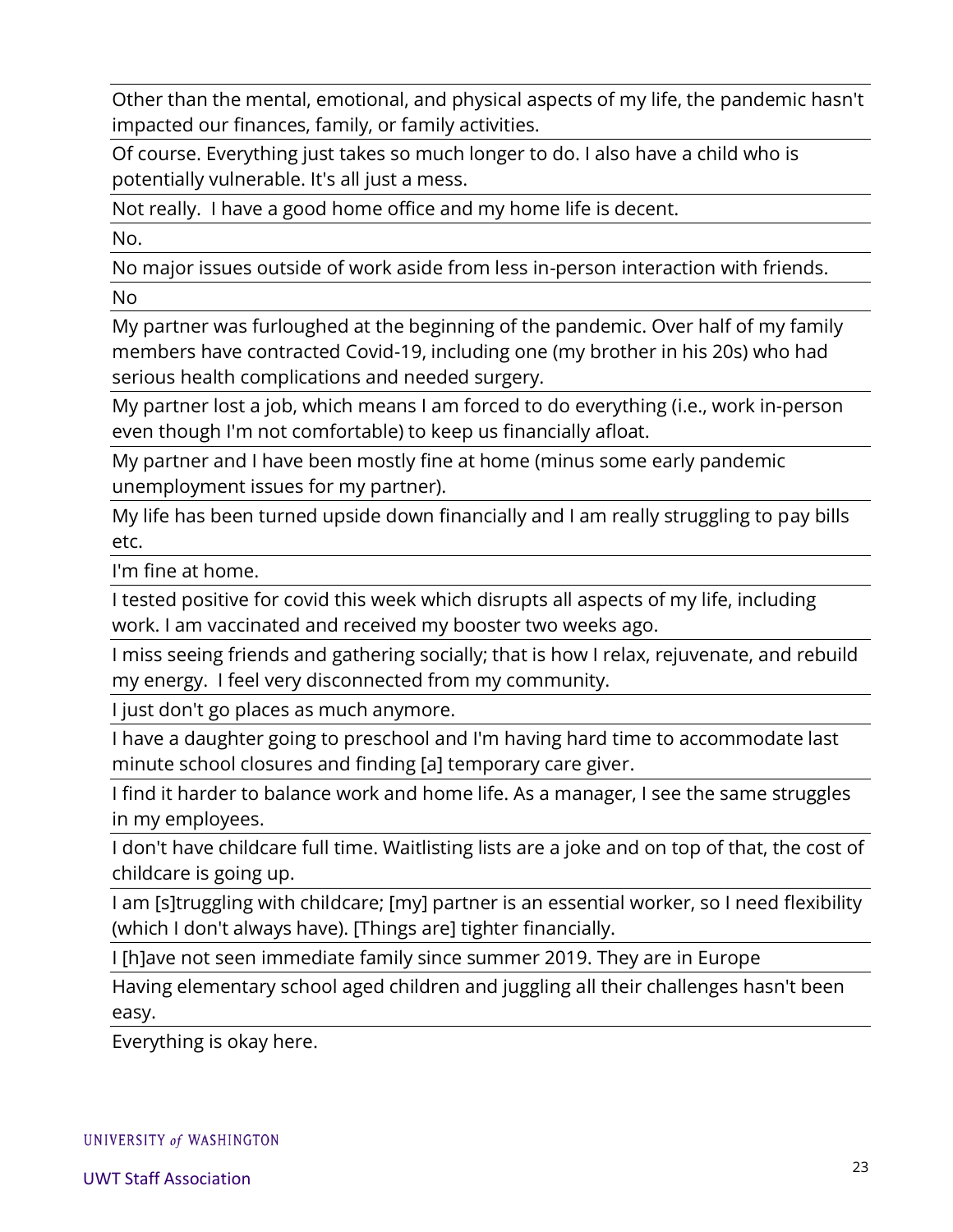Elder care! I miss the personal things but the additional task of elder care due to staff shortages in the elder care service industry has been stress[ful].

Absolutely. I live with my elderly parent. We have to be very careful about exposure.

[There is] no travel and [I experienced the] loss of a parent.

[There has been] no impact.

[There are] less opportunities to engage in self-care, making work life balance much harder.

[The impact of the pandemic at home has been] childcare and school closures due to COVID, [and] not able to connect socially with friends anymore.

[My] partner lost [their] job. It took a year before they felt safe enough to apply for a new job.

[My] partner lost [their] job in 2020 at the start, but fortunately [they have] found a new job.

[I deal with] elder care and trying to make time amid covid to take parents to appointments. It is just more stress.

[I am] unable to travel - unable to feel like I can "live" freely.

[I am] struggling with isolation at home.

[I [h]ave lived alone, [I] haven't traveled, [I have] not seen my families, [and] the commute is dark and stressful.

[Because of the pandemic, I spend] reduced time out of the house.

I have been fortunate in this regard.

I have been blessed throughout this time, but I know that this can't be said for everyone. Single parents know the struggle and hardships that the pandemic has now highlighted very nicely for everyone (childcare, financial insecurity, job insecurity) The pandemic has provided options for me through this time to work from home when an emergency comes up and I don't feel overwhelmed as a single parent by losing money when my child is sick. Keeping everyone holistically healthy is my impact.

[Some of the impacts include: the] inability to socialize with friends and family on a regular basis, traveling to be with family who reside outside the country, the fear of gathering and completing other mundane tasks that involves being around others (ex: grocery shopping).

Struggling with childcare as our child is now staying home for virtual learning. Travel has been limited to see family after everyone had been vaccinated.

The pandemic has impacted every aspect of my life. I count my blessings that I have not lost a loved one to COVID-19 and that my partner and I still have our jobs. I see the most impact with my child, and, when something negatively impacts my child, all my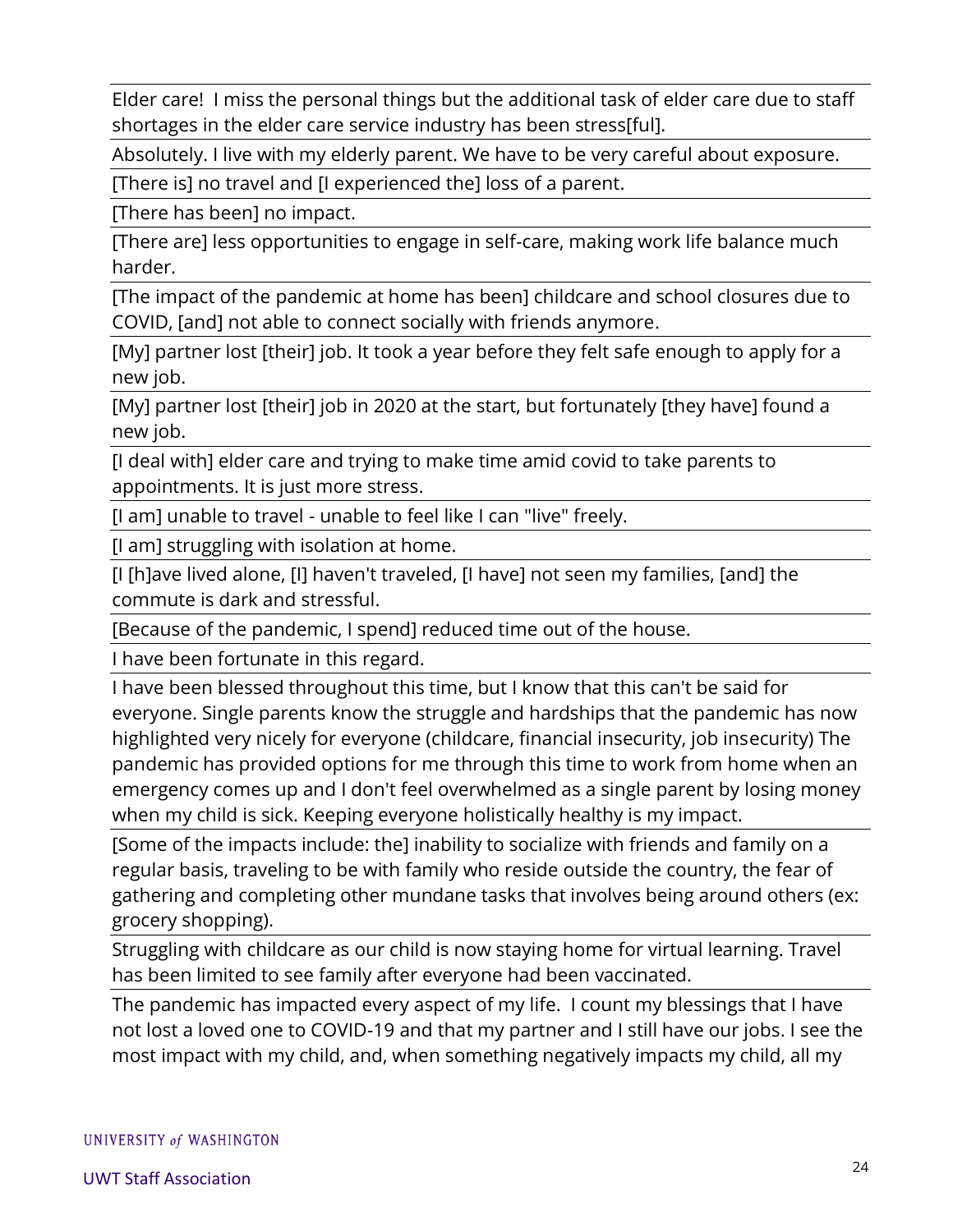focus and energy goes into that until it's resolved. The amount of stress is too much to articulate properly.

Yes, I wasn't able to travel back home to visit my family and care for family who were sick.

My spouse's workplace (public school) is not supporting staff with adequate PPE and support, and he feels trapped in his job.

I have not been able to travel much, although I did get a chance to see my elderly father last spring. I don't see many people otherwise.

Everything is okay outside of work.

No, luckily, I feel that the pandemic has not impacted my life outside of work anymore so than just the typical limitations.

Childcare options are minimal and scary. Constant change has me in fight or flight mode way too much. I [am] on a 7 month waitlist for counseling. Will not be able to celebrate a milestone birthday.

Through this pandemic, I have had to play a significant role in the education of my younger family members

I have been unable to see members of my family, it has caused me to lose track of friends, and I have been unable to do many of the things I love

Not particularly. My husband works from home now. And we have been able to see family a little less.

Dynamics in the family are rougher based on differing levels of concern. We are all aware and safe but some of us have gotten too concerned.

Yes. I have friends and family who contracted COVID and passed away.

Fine.

I have not been able to plan well for my family and our needs for childcare, and especially summer care, because I never know if we will still have remote options for work from one quarter to the next, and what type of remote work flexibility we will have.

[I] cannot travel internationally/ out of state easily and [I face] polarizing view on vaccination with spouse/partner/close friends

[I have] concerns about going out in public, or even shopping when people do not wear their masks.

I have very little life outside of work because I am committed to keeping myself and others safe by not going anywhere. But yes, our household has lost income, I am not able to pursue jobs I want, my friends are constantly in danger, I know many people who have been sick, etc.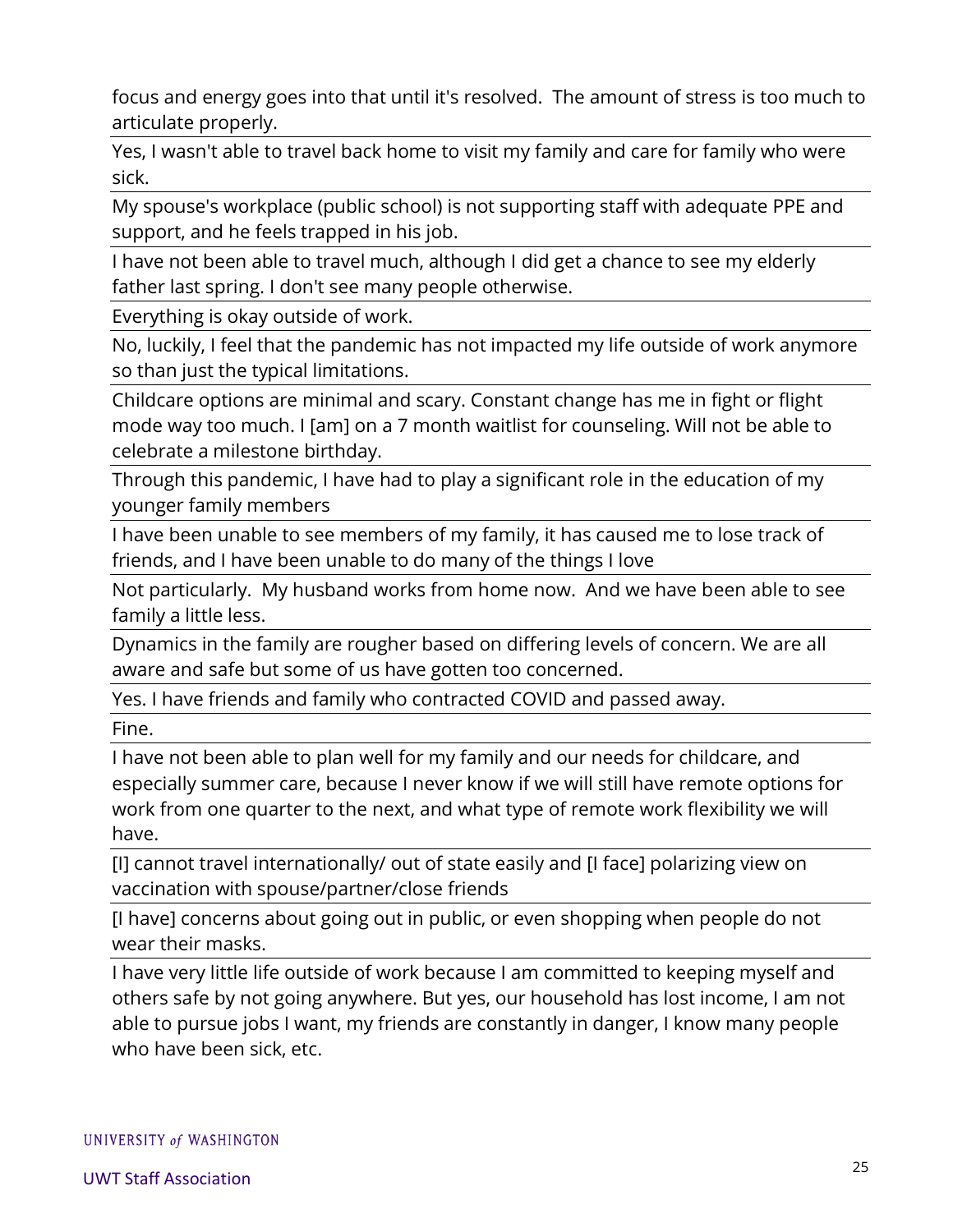I [w]as unable to travel and see our families who live internationally, causing us to feel very isolated without a support system. Also, [I am] struggling to find childcare for after I deliver.

[I have] anxiety about sending young children to daycare.

[My] partner lost their job.

Childcare is a big issue, [as] I only have part time childcare. Waitlists in the area are not advancing, therefore I can't be in the office full time. I need flexibility, and without it, I will be forced to quit.

Yes, we don't see as many people as before. In the last six months, however, after receiving vaccinations, we did start to travel more to see friends and family. Childcare closed for three weeks due to COVID.

I have lost a lot of wonderful opportunities and my schooling was put on hold.

Yes, but I'm just glad to be alive. I can forgo long distance travel and events with large crowds if it means my family and I are safe.

Other than canceled travel plans, I've been very fortunate to not experience many challenges outside of work.

I have experienced personal losses of loved ones and the loss of a lot of activities and experiences I used to enjoy. It is hard to give up things I did to recharge so that I can keep myself healthy to be exposed at work. It is hard that our leadership does not acknowledge this disease has killed many.

I am immunocompromised and so is another member of my household. So, we have been as safe as possible. This means we have not been as connected to our community as much as we'd like.

The hybrid schedule option has had a net positive effect on my life. I would not want to go back to full time in person.

Yes, but it's been manageable. I haven't been able to travel, and I do more online shopping than in-person for things like groceries because I live with elderly relatives and want to keep them safe.

No, my husband is not travelling for work, so I actually have more parenting support.

It has been challenging to manage childcare.

We can't ignore that the pandemic has affected all parts of life. [I have done] no travel in order to keep myself and other vulnerable populations safe.

As mentioned in my response above, I am fortunate enough to have been minimally impacted, financially. I've been able to take some mental and physical time away from work to rest and recharge. In some ways it has affected my family relationships for the better and some for the worse. I help my neighbors and my community whenever I can, because that is all I can do.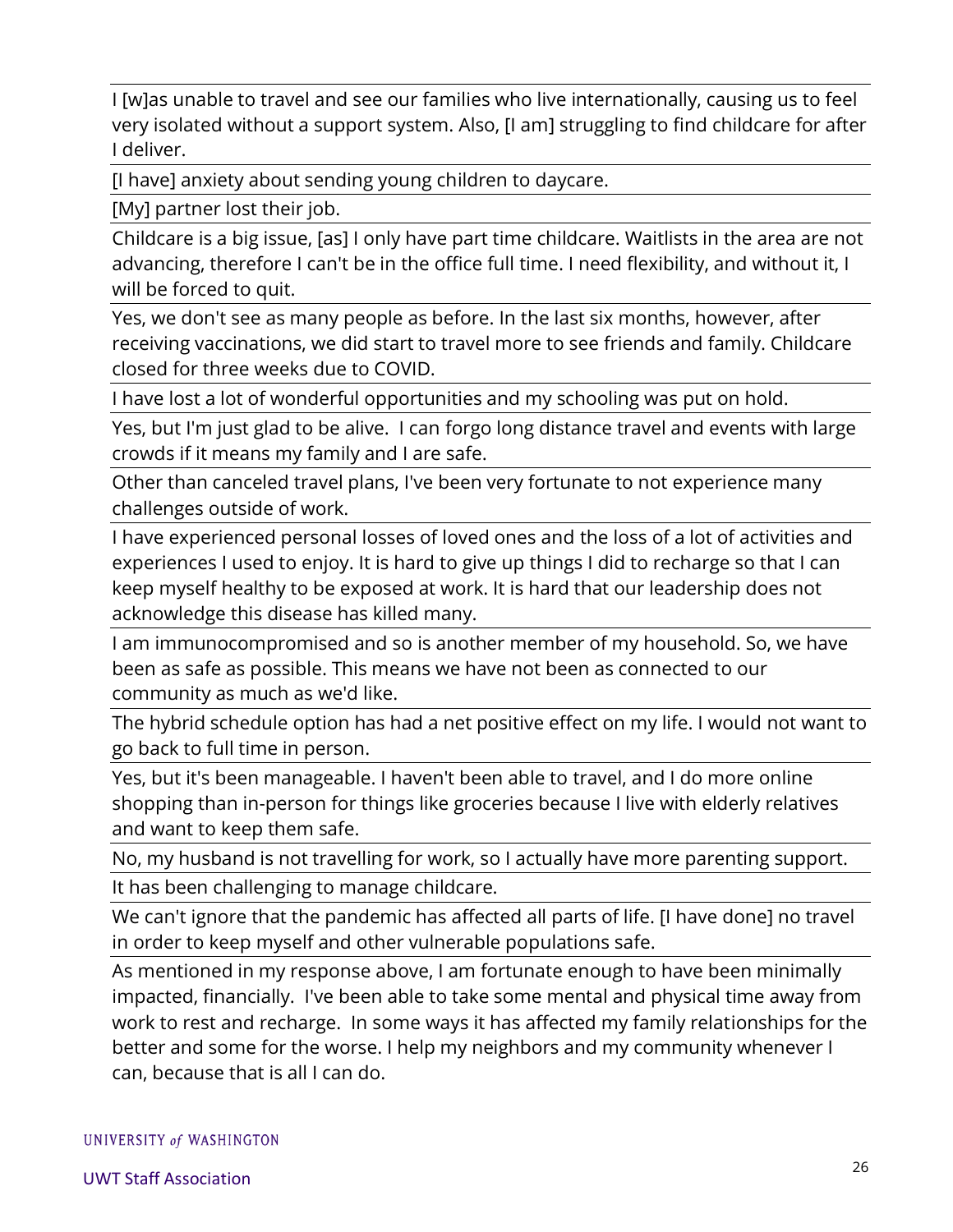I [c]anceled my wedding, [and I was] not able to travel to see family.

My husband is not working at this time and it is challenging for our family.

While my kids are in elementary school, there is still no childcare offered before or after school at their locations. I am concerned that the university will not continue to support parents dropping off/picking up kids at school times even though we don't have options back that we used to pre-Covid. [I] have had to cancel many travel plans and limit family gatherings. Am concerned about long-term impact on my kids not being able to participate in group sports and extracurricular activities.

[Impacts include] childcare, [and the] ability to travel.

Yes, I am watching the people around me contract COVID while being as safe as possible.

Childcare has been a challenge - but only for those times when school is not in session. There is very limited summer care/camps. And before and after school care has also been impacted, but we have found a way to manage these pieces

[I am] rying to keep two high risk family members safe and a son who cannot be vaccinated because of medical issues.

My spouse is immunocompromised, and my adult daughter is third term pregnant. I've been voluntarily testing at least once each week

Yes, my life has changed greatly over the past two years. Life is not like 2019 with meals out, movies or travel. [I have] set up a home office and moved to working hybrid, [and my] co-workers have no boundaries on what time they contact me about work related stuff!

I'm currently seeking mental health care due to the trauma I've been dealing with.

My sibling/roommate lost their job and is still not working so I am supporting both of us and have been for over a year. I have had so much trouble sleeping due to anxiety that I am constantly tired.

[Impacts at home include:] no travel, [and the] kids are struggling.

I'm thankful that my spouse and I have jobs and that our children have childcare and school. Even so, we struggle to adjust when, say, my son's school closed for two weeks due to an outbreak or one of the kids gets a cold then we have to scramble to find a test. Stuff like this has been a regular feature of the past few years and makes for a chaotic and highly stressful life. I know this is true for others in the UWT community, but our experiences don't seem to factor into decision making.

Yes. I need to support my in laws who (because of the pandemic lost their jobs/retired). My husband has to be at work, because they are considered essential, and it has placed a large burden on him.

The constant school disruptions for my kids have been difficult to manage.